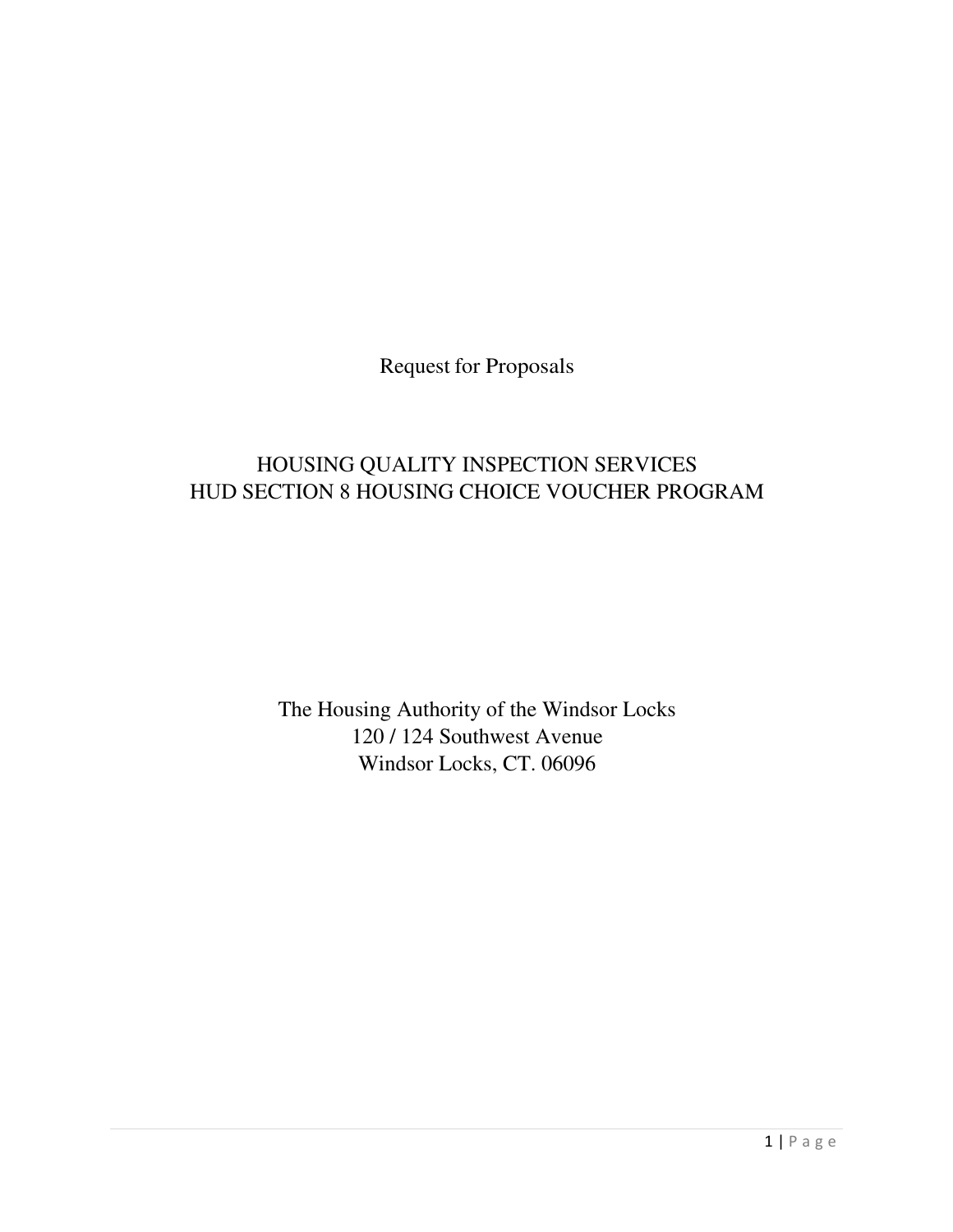## April 25, 2022

Purpose: The Housing Authority of the Town of Windsor Locks seeks to engage the services of a qualified inspection firm or qualified inspector, certified in Section 8 Housing Choice Voucher Inspections, to conduct inspections of the Section 8 Housing Choice Voucher Program (HCV) units to ensure they meet Housing Quality Standards (HQS) as defined by the Department of Housing and Urban Development. The inspections will be scheduled by Housing Authority of the Town of Windsor Locks and the inspection data results will be returned in a clear, concise format acceptable to the Windsor Locks Housing Authority (WLHA). The inspection data will be submitted at the completion of each day's inspection. Projected Term of the Contract: Three (3) years with the option to extend the contract for the term of (2) 1 year extension.

## CONTENTS:

Section 1: Introduction, Submission, Evaluation and Award

Section 2: Scope of Services

Section 3: Qualifications

Section 4: Proposal Form

Section 5: General Terms and Conditions

## ATTACHMENTS:

HUD Form 5369b: Instructions to Offerors (Pre-award Terms)

HUD Form 5369c: Representations, Certifications and other Statements

Sample Contract

### SCHEDULE OF EVENTS:

| Pre-Proposal Conference              | Monday May 9, 2022   |
|--------------------------------------|----------------------|
| Proposal Due Date                    | Friday May 27, 2022  |
| <b>Evaluation Period (tentative)</b> |                      |
| <b>Board Review</b>                  | Wednesday June 27, 2 |
| <b>Contract Effective Date</b>       | Friday July 1, 2022  |

Friday May 27, 2022 Vednesday June 27, 2022 Friday July 1, 2022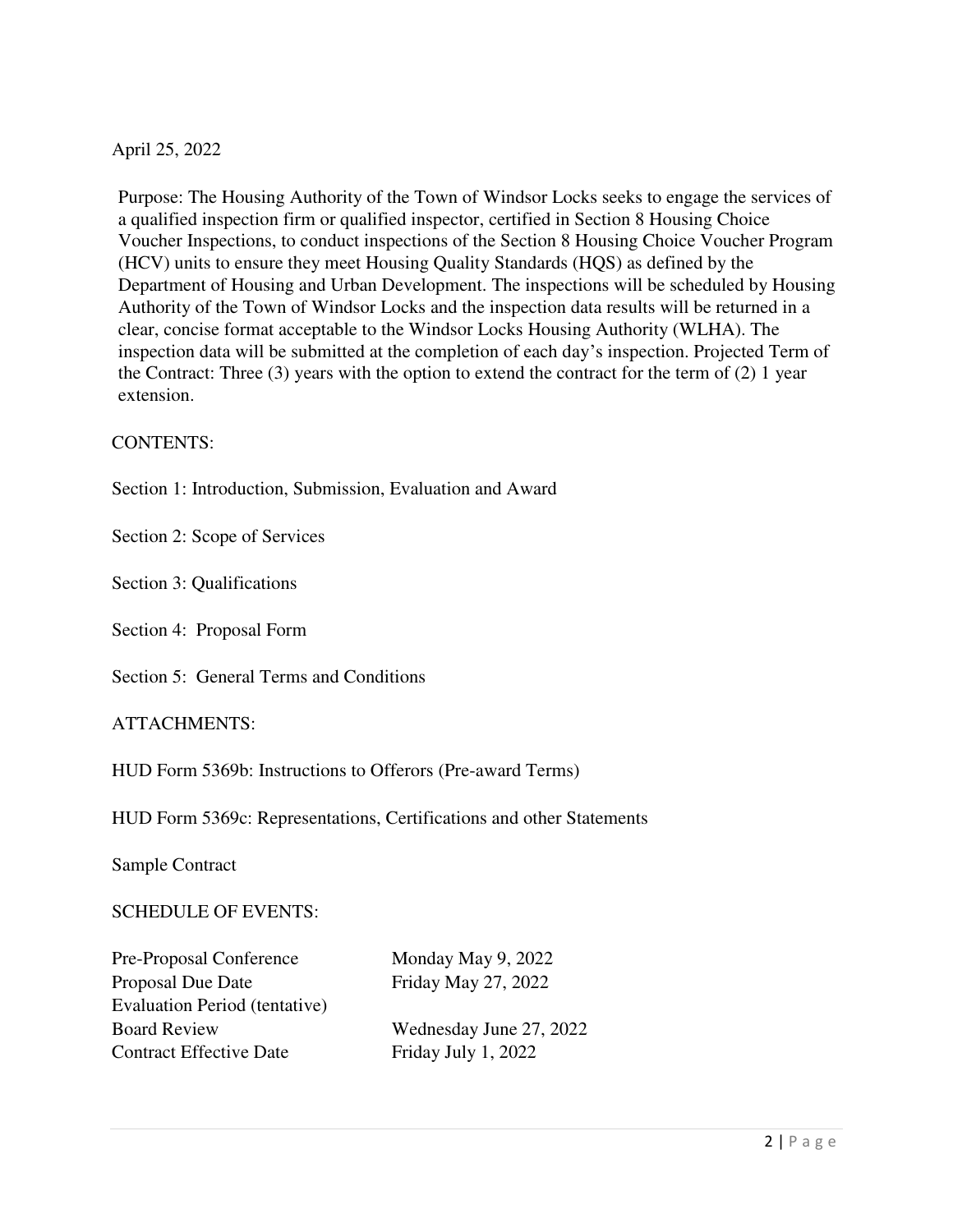## **SECTION 1 INSTRUCTIONS TO RESPONDENTS**

## **1.1 INTRODUCTION**

The Housing Authority of Windsor Locks, CT is the public entity within Windsor Locks CT that provides subsidized housing assistance to low-income families. The Authority was created in 1941 and derives its authority from Connecticut State law. The Windsor Locks Housing Authority administers 127 housing vouchers under the Section 8 Choice Voucher program.

The Housing Authority of the Town of Windsor Locks (WLHA herein) is seeking proposals from qualified firms or individuals to conduct Housing Quality Standards (HQS) inspections for properties administered by the Authority for the Section 8 Housing Choice Voucher Program (HCV).

*Term Contract*: The term of the contract will be for 3 years commencing on the date of award and may be renewed for two (2) additional one-year terms upon mutual consent of all parties.

*Non-Exclusive*: This is not an exclusive contract and there is no guarantee as to the amount of work to be assigned for the year. The Authority reserves the right to go out to separate bid for major projects.

*Funding*: This contract is contingent upon funding availability by the U.S. Housing and Urban Development (HUD). In the event that funds are not available at any time during the contract term, the Authority reserves the right to cancel the agreement. In such event, the Contractor will be paid for satisfactory services provided to date of cancellation

## **1.2 PRE-PROPOSAL CONFERENCE**

A Pre-proposal conference will be held on Monday May 9, at 1:00 P.M. at 120/124 Southwest Avenue, Windsor Locks, CT. 06096 in the Board Room.

The purpose of the conference is to answer questions concerning this RFP.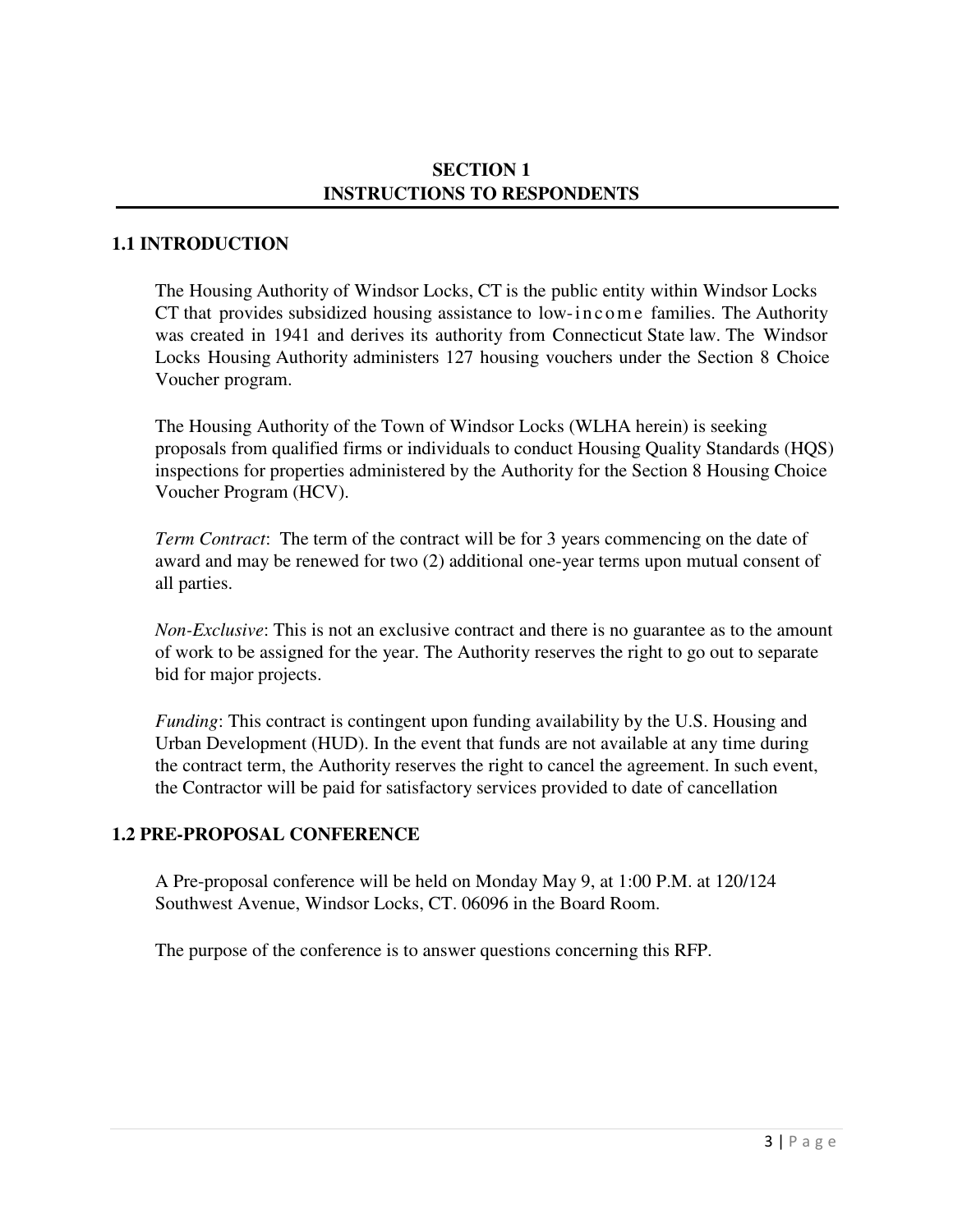## **1.3 QUESTIONS AND COMMUNICATION**

All questions must be put in writing to the RFP Contact named below no later than 5 calendar days before the date of bid opening. The intent of this requirement is to assure that all respondents are in receipt of the same information and to allow the Authority sufficient time to post questions and answers to this RFP. The Authority reserves the right to use its discretion in issuing Addenda for questions and answers, only those questions and answers.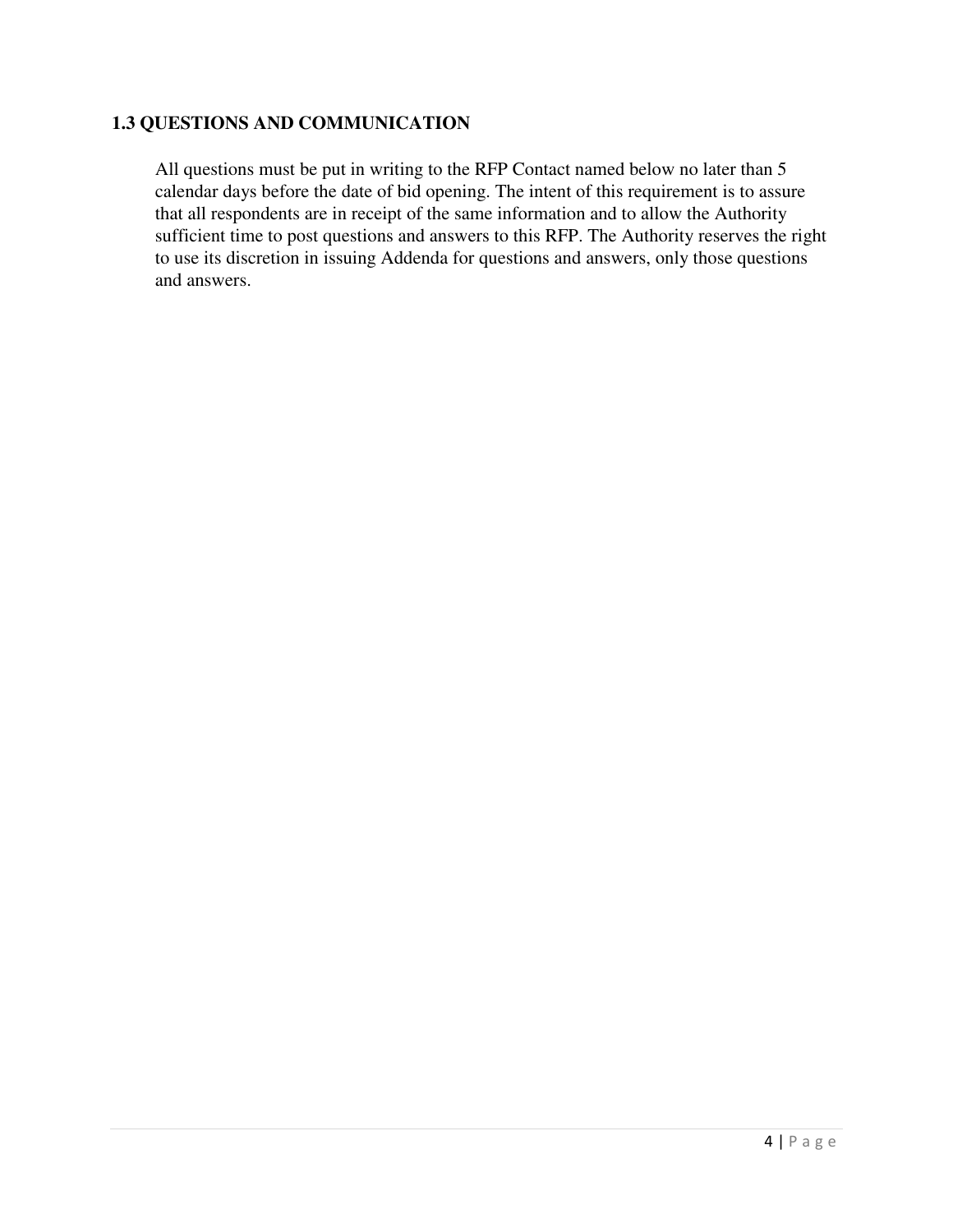## **A. GENERAL REQUIREMENTS**

The successful Contractor will be responsible for conducting property inspections and rent reasonableness surveys in accordance with HUD HQS inspection criteria, and this RFP. The Authority administers approximately 127 Section 8 Housing Choice Vouchers throughout Windsor Locks resulting in the need for approximately 160 inspections annually.

*Compliance:* Unit inspections include sites, common areas, building exteriors and building systems. Units should be inspected in accordance with criteria found in 24 CFR 982.401 and all supporting HUD regulations, and the Authority Administrative Plan.

*Rent Reasonableness Survey*: A rent reasonableness survey form must be completed for each initial and/or annual inspection.

*Scheduling*: The Authority will work closely with the Contractor to develop a scheduling plan that will provide for a smooth flow in the inspection process. The Authority will provide an initial schedule to the Contractor, along with relevant client and landlord information. The coordination of inspections is critical to the success of the detection, correction, and re-inspection processes.

*Turn-around Time*: The entire inspection process must be completed in a timely manner. External factors such as holidays and staff availability will bear on the scheduling.

*Reporting*: The Contractor will inspect only units as requested by the Authority and will render a written report for each unit inspected utilizing the form approved by the Authority and HUD as to the conditions and/or defects noted, the individual responsible for the noted conditions and/or defects (i.e. tenant or owner) and the recommended repairs

*Rating*: Each item on the inspection checklist must receive a rating of pass, fail, or inconclusive. The inspector shall make clear notes about the nature of all fail and inconclusive items. For the unit to receive a pass rating, no fail or inconclusive items can be noted on the inspection checklist.

**HUD Inspection Forms**: The Contractor will be required to use HUD inspection forms and form letters as required by the Authority.

**Notifications**: The Contractor will be responsible for notifying all tenants and landlords via mail of all annual/special inspections. The Contractor will be responsible for notifying all tenants and landlords for all initial inspections via telephone. The Contractor will be responsible for notifying the Authority and all tenant and landlords via mail of any HQS violations and of the re-inspection date for all annuals/specials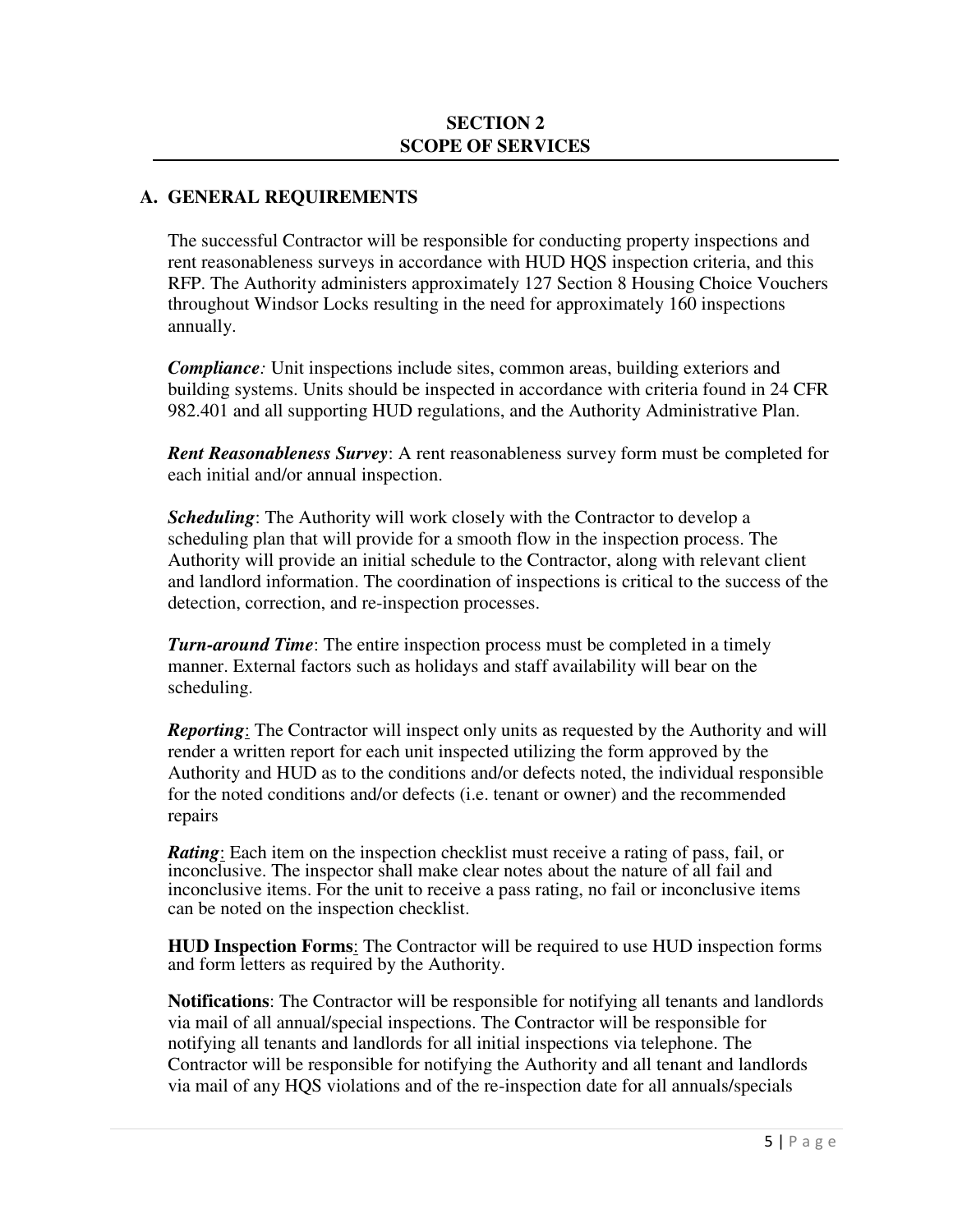**Data Management**: The Contractor will be responsible for working with the Housing Choice Voucher Program Manager and IT staff to facilitate the automated transfer of information to and from each other. The Authority intends to provide to the selected contractor the data required for them to accomplish their duties, and for the Authority to receive the data required to populate all fields that are currently input by in-house staff. To this end, the Authority is currently working with its software vendor to accommodate these requirements, however, this process may not be in place when this RFP is completed, and the contract is signed. Initially data submissions to/from the Authority and the selected contractor will need to be manually completed. When the import/export program is functional and tested, the import/export process will be set up on a scheduled basis. The selected Contractor will be required to provide the data for import/export according to the specifications provided by the Authority

## B. **TYPES OF INSPECTIONS**:

- 1. Initial Inspection: First inspection made of a unit coming into the program. This inspection must be conducted within seven (7) business days of a request from the Authority. A Rent Reasonableness Survey Form must be completed during an initial inspection.
- 2. Annual Inspection: Conducted every year, within the timeframe dictated by Federal Regulations and the SEMAP requirements 985.3(m). Such requirements currently require an annual inspection within 364 days of the prior year inspection. The Authority will assure that the Contractor is provided with a list of units to be inspected approximately 90 days prior to the inspection anniversary date. A Rent Reasonableness Survey Form must be completed during each annual inspection
- 3. Complaint/Special Inspection: This inspection is generally triggered by a complaint from the owner or tenant and should be conducted within 24-48 hours of a request by the Authority.
- 4. Emergency Re-inspection: These re-inspections will be conducted within 24 hours of the receipt of owner's certification that all failed items have been corrected.
- 5. Re-inspection: These inspections will be conducted within seven (7) business days of receipt of owner's certification that all failed items have been corrected.
- 6. HQS Quality Control Inspection: These inspections are conducted on 5% of Authority units under contract during its fiscal year.

## **C. CONTRACTOR RESPONSIBILITIES**

Contractor will be responsible for:

1. Scheduling appointments with landlords and/or tenants within the time required by Authority, including rescheduling if necessary; inspecting sites, units, common areas, building exteriors, and building systems to ascertain compliance with HUD's HQS, including HUD's Lead Based Paint Rules. Providing timely notice to both the Landlord and the Tenant of the scheduled inspection date.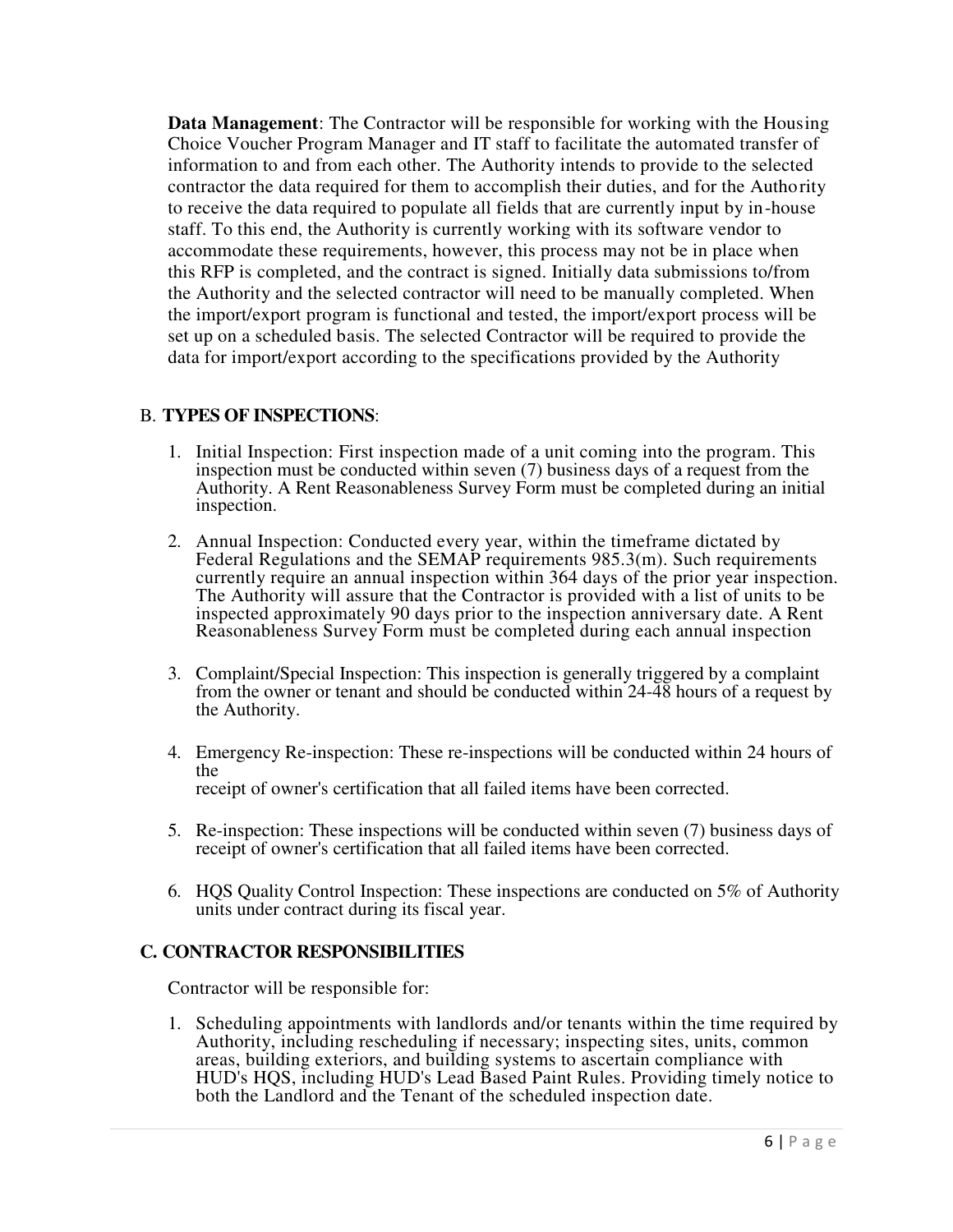- 2. Documenting each inspection by the completion of an inspection report as approved by the Authority and HUD and noting thereon when appropriate, information relating to the apartment, deficiencies, failures, and tenant-caused damage or deficiency.
- 3. Completing a "rent reasonableness" survey form approved by the Authority to report on unit amenities, size, etc. observed during the initial and annual inspections.
- 4. Informing owners and/or tenants within 5 days of inspection, in writing, on a faint approved by the Authority, as to deficiencies and repairs.
- 5. Re-inspecting units within 7 business days of notice that deficiencies have been corrected.
- 6. Informing owners of any life-threatening deficiencies noted during the inspection IMMEDIATELY.
- 7. Recording date Landlord confirms with Contractor that Emergency violations have been corrected.
- 8. Re-inspecting Emergency violations within 24 hours of the receipt of owner's certification that all failed items have been corrected.
- 9. Discussing inspection reports with owners, tenants, and the Authority's Executive Director and/or designee.
- 10. Submitting copies of all correspondence with Landlords and/or Tenants to the Authority.
- 11. Maintaining confidentiality of records regarding program.
- 12. Invoicing the Authority on a monthly basis for services performed.

## D. **REPORTS**:

The Contractor will be required to complete HUD-52580-A (Inspection Form) for all initial inspections and HUD-52580 (Inspection Checklist) for all annual and special inspections and related follow-up. There may be additional special reports required which are related to this contract, if deemed necessary by the Authority.

*Life Threatening Emergencies:* If the Contractor determines that the dwelling unit has failed the inspection due to a "life threatening emergency" the Contractor must immediately report the existence of the emergency to the landlord.

The Contractor shall also notify the designated Authority staff electronically within 24 hours.

Weekly: On a weekly basis, the Contractor shall submit to the Authority all completed inspection reports and all correspondence with landlord and/or tenant. The Contractor's transmittal letter shall be numbered in sequence, accounting for cumulative units previously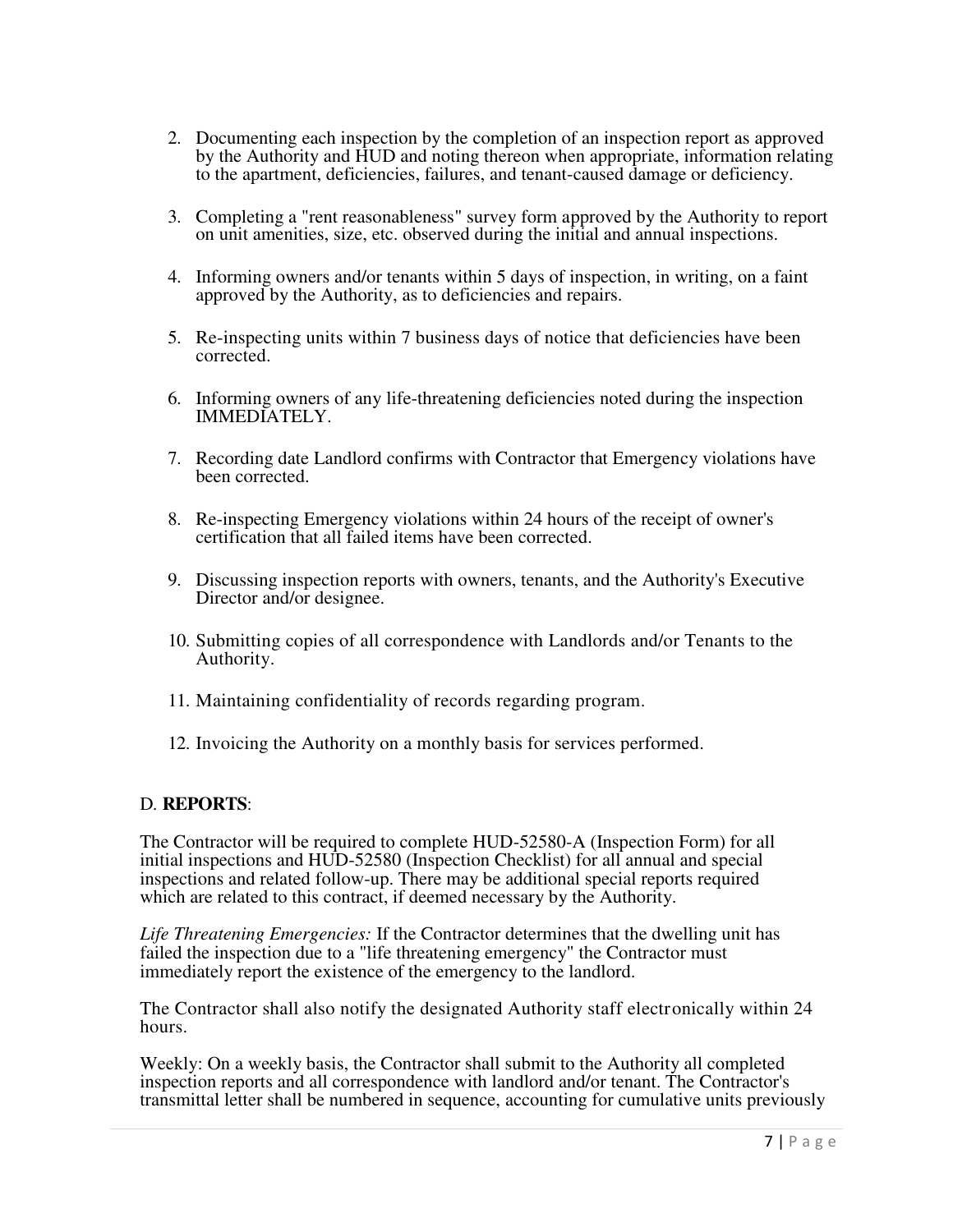submitted, number of units submitted in this report, and a list of inspections scheduled for the week ahead.

Monthly: The Contractor will invoice the Authority on a monthly basis and itemize each inspection performed on an Excel spreadsheet, or form approved by the Authority, with the following information as determined by the Authority.

- 1. Initial Inspection
- 2. Annual Inspections
- 3. Re-inspections
- 4. Completed 24 hr. Inspections Date inspected and Date completed
- 5. Number of no shows
- 6. Difficulties experienced along with corrective actions to be taken
- 7. Difficulties being experienced which are beyond the scope of Authority, or Contractor ability

At least thirty (30) days prior to the lease anniversary date the Contractor must identify units which have not been inspected after two (2) documented attempts to inspect and forward copies of the two (2) notifications and related data. The Authority will not pay for any inspections not performed and/or completed.

## **E. PERFORMANCE STANDARDS & MEASUREMENTS**

The Contractor will redo any inspection determined by the Authority to be incomplete or not done in accordance with the applicable inspection standard(s). Only directed reinspections and properly inspected units as determined by the Authority will result in payment in accordance with the contract. The Authority will not pay for any inspection not performed.

Contractor employees assigned to perform the work must have complete knowledge of local building codes, State Sanitary Code, and HUD HQS. Personnel must be courteous, professional and bondable.

Contractor employees must wear name badges with photos, identifying them by name and firm. Inspectors and any persons entering residents' apartments and/or cellars must not have been convicted of any crimes against persons or property and/or other criminal acts that would adversely affect the health, safety or welfare of residents.

Contractors shall be responsible for the actions of its inspectors and other personnel performing services on this contract and shall indemnify the Authority in the event any claims should arise from the acts or omissions of such inspectors or personnel.

The Contractor is responsible for making appointments with the tenant and/or landlord for inspections. The Contractor will not be entitled to payment for a unit except when a unit has been inspected and an inspection report has been issued. The Contractor will make up to two attempts to inspect a unit, without cost to the Authority.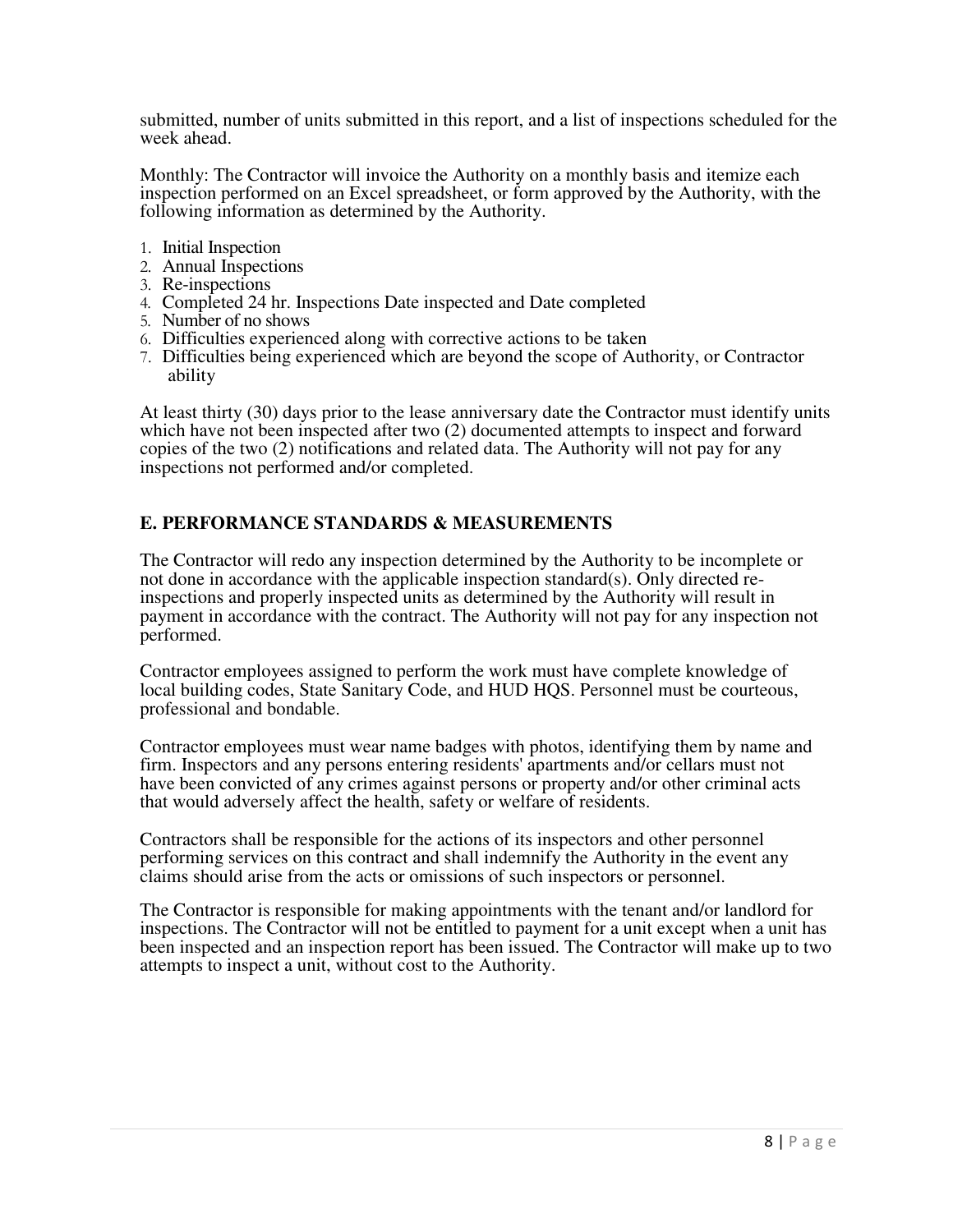### **SECTION 3 QUALIFICATION STATEMENT**

(Either edit this form for your response or provide your own form in the same format)

1. Company Name and Address:

2. Structure: Sole Proprietor Partnership Corporation Other ( )

3. Name, Title and Phone Number of person responsible for this Statement:

4. What is your company's or individual primary line of work?

5. How many years has your company been in this line of work?

6. Provide the name, title and resume of the person(s) your firm will assign to manage the work under this contract. Also include relevant certifications and licenses.

7. List 3 recent projects which demonstrate your firm's experience in the field of work. (HUD and other grant funded projects preferred). Provide the project title, location and total cost of each project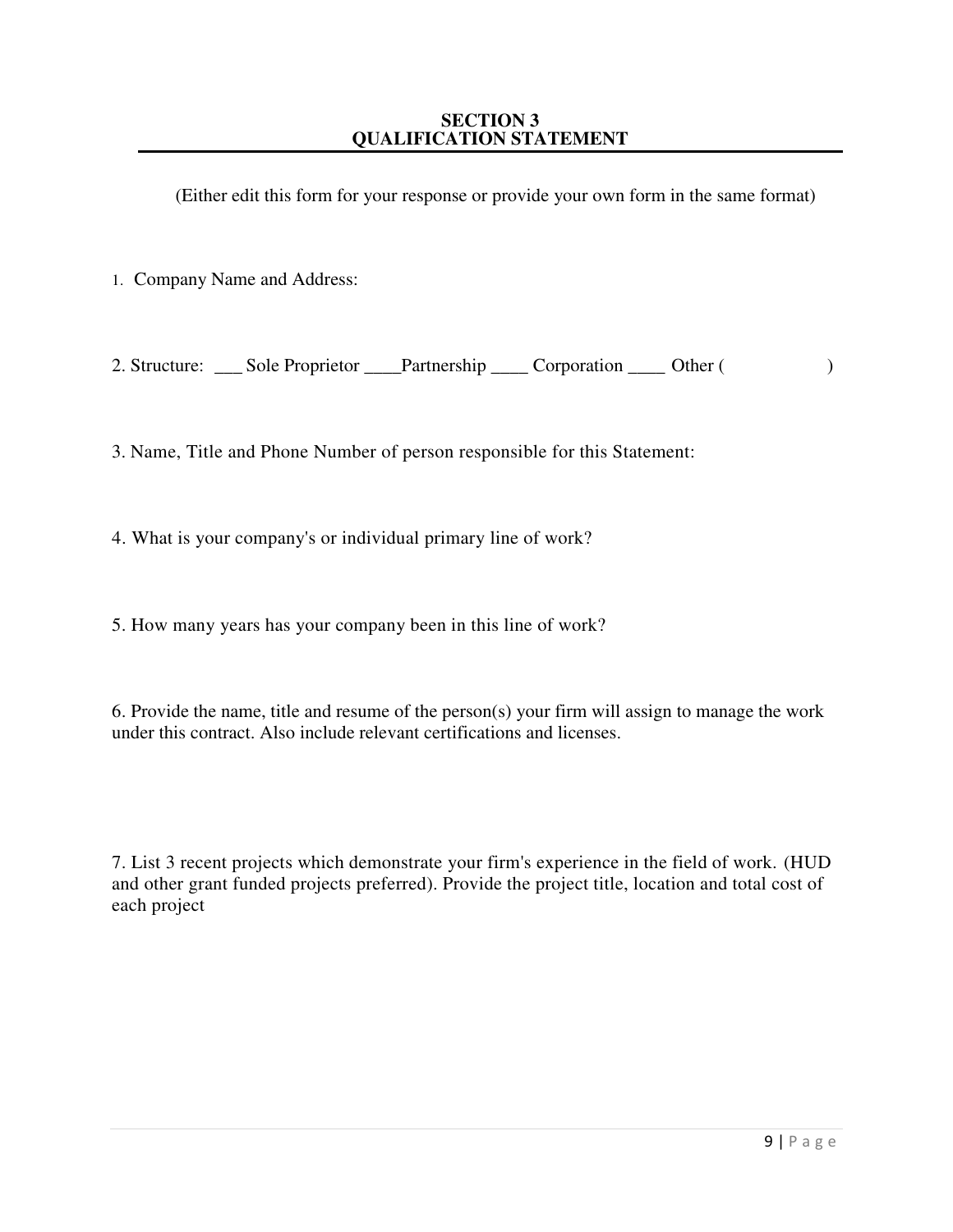8. Provide references from the projects listed above (names, titles, and telephone numbers)

9. Provide any special capabilities and equipment which may be applicable to the services required.

10. Are there other expected engagements which would impede your ability to perform the services required for the duration of the contract?

11. Describe your back up plan in the event you (if an individual) or the individual assigned by your firm is not available for any length of time. How will the services continue uninterrupted?

12. Have you ever been debarred by any local, state or federal governmental unit, body?

13. Have you ever been terminated by any owner on any project for any reason? If so, please provide an explanation together with the name of the contact person for the owner of such project.

DATE: \_\_\_\_\_\_\_\_\_\_\_\_\_\_\_\_\_\_\_\_\_\_\_\_\_\_202\_\_

BY: \_\_\_\_\_\_\_\_\_\_\_\_\_\_\_\_\_\_\_\_\_\_\_\_\_\_\_\_\_\_\_\_\_\_\_\_\_\_ Signature of person signing bid or proposal

Print Name \_\_\_\_\_\_\_\_\_\_\_\_\_\_\_\_\_\_\_\_\_\_\_\_\_\_\_\_\_\_\_\_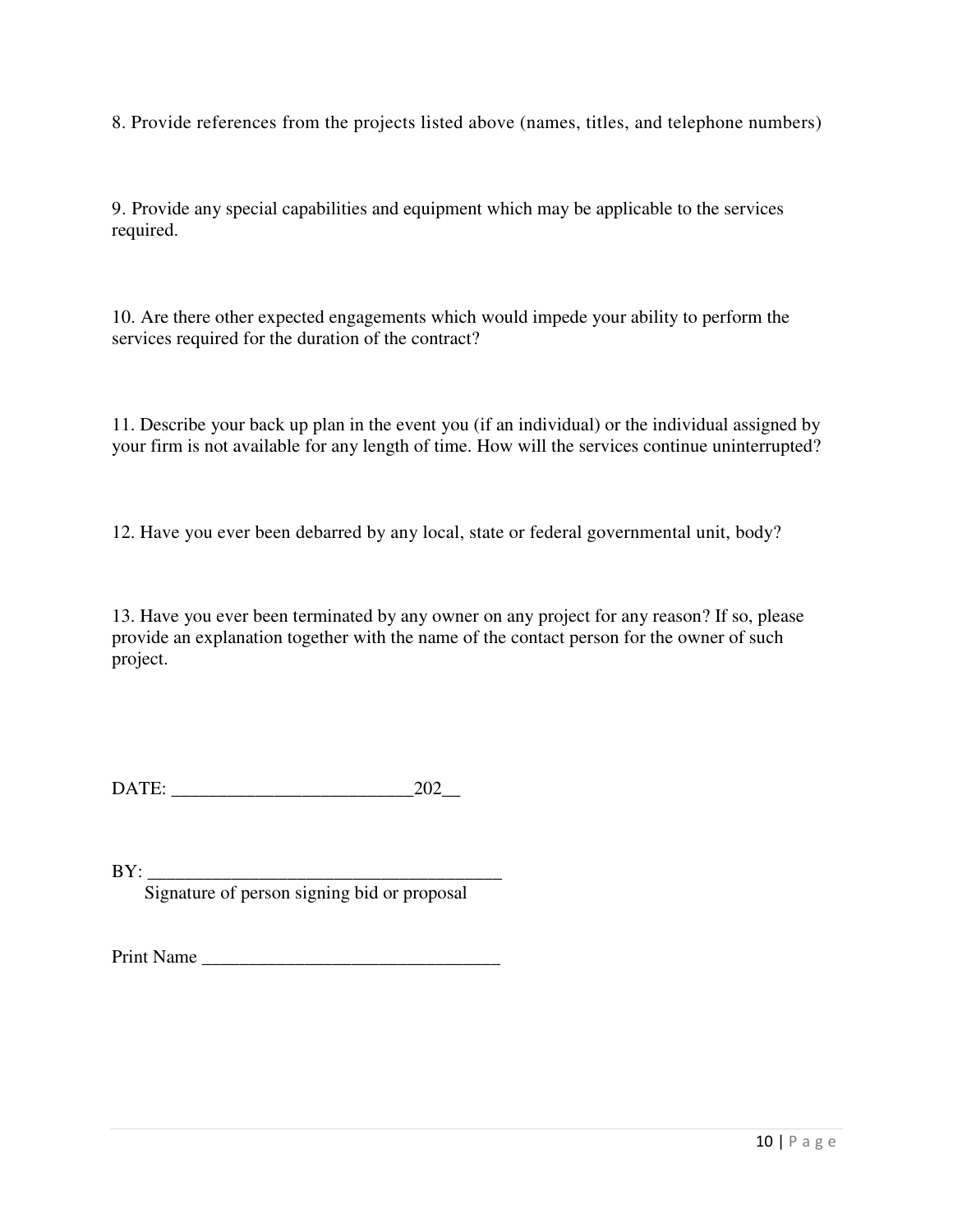## **SECTION 4 INSTRUCTIONS TO RESPONDENTS**

## **PROPOSAL FORM**

The undersigned agrees to provide services in accordance with the Scope of Services, and all other documents contained in this Request for Proposal. Fixed prices shall be inclusive of all work incidentals to completing the task (such as scheduling, communicating, reporting, data entry, etc.).

| А. |    | <b>ITEM DESCRIPTION</b><br><b>PRICE</b>                    | <b>INDIVIDUAL/FIRM</b> |
|----|----|------------------------------------------------------------|------------------------|
|    | 1. | Initial Inspection including Rent Reasonableness Survey:   | $\mathbb{S}^-$         |
|    |    | 2. Annual Inspection Including Rent Reasonableness Survey: | S.                     |
|    | 3. | Complaint / Special Inspection w/in 24-48 hours:           |                        |
|    | 4. | Emergency Re-Inspection:                                   |                        |
|    |    | 5. Re-Inspection:                                          |                        |
|    | 6. | <b>HQS</b> Quality Control Inspection:                     |                        |

B. ADDITIONAL COSTS (Itemize all costs which would be an additional charge to the Authority, together with the fee for such items). Note: All costs associated with the performance of this agreement will be factored into determining the most advantageous offer to the Authority.

The Undersigned agrees to hold its offer open for 120 days from the date of RFP opening.

|           | Print Name |
|-----------|------------|
|           |            |
|           |            |
|           |            |
|           |            |
|           |            |
| Telephone |            |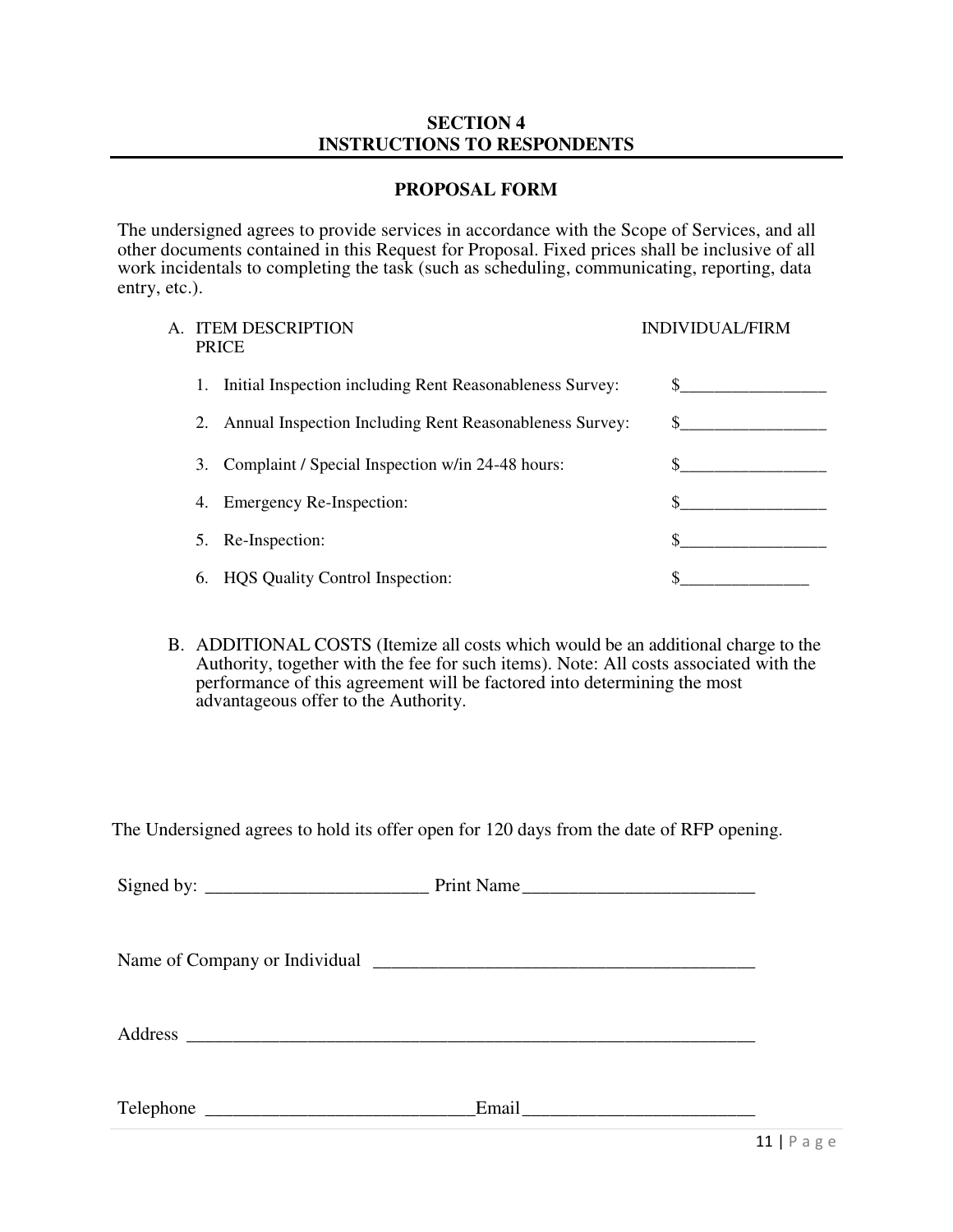An original and five (5) copies of the Proposal must be submitted in a sealed envelope to **(must be in the WLHA office by 12:00 p.m., May 27, 2022):**

## **Joseph D'Ascoli, Executive Director Windsor Locks Housing Authority 120/124 Southwest Avenue Windsor Locks, CT. 06096**

The Original submittal is to be marked on the outside of the proposal "Original".

The submittal shall be arranged in the following format and sequence and will be evaluated using the four factors and assigned values listed below:

- **A. Letter of Interest (5%)-** The letter should identify the proposer's interest in the project, show complete understanding of the WLHA needs and briefly explain why the proposer feels it is best qualified to undertake this engagement. Identify the principal staff who would be assigned to this engagement.
- **B. The Technical Approach and the Response Plan(s) (40%)-** A detailed description of the approach and proposed work plan; and time frame for completion of this engagement.
- **C. Demonstrated Experience in Similar Engagements (40%)** The prior experience identified by the proposer in similar engagements, including, but not limited to, experience with demonstrated course of action and a history of strategies related to future course of action. The proposer will provide contact information on references for prior clients with similar engagements and provide a brief description of the role the consultant played in each engagement.
- **D. Cost (15%)-** Propose hourly fees, expenses, and estimated time that would be required to complete this engagement.

## **Cost Incurred in Responding**

All costs directly or indirectly related to preparation of a response to the Request for Proposal, or any oral presentation required to supplement and/or clarify the submittal which may be required by the **WLHA** shall be the sole responsibility of and shall be borne by Offeror.

Each firm by submitting its proposal waives any claim for liability against the **WLHA** as to loss, injury and costs or expenses, which may be incurred as a consequence of its response to this document.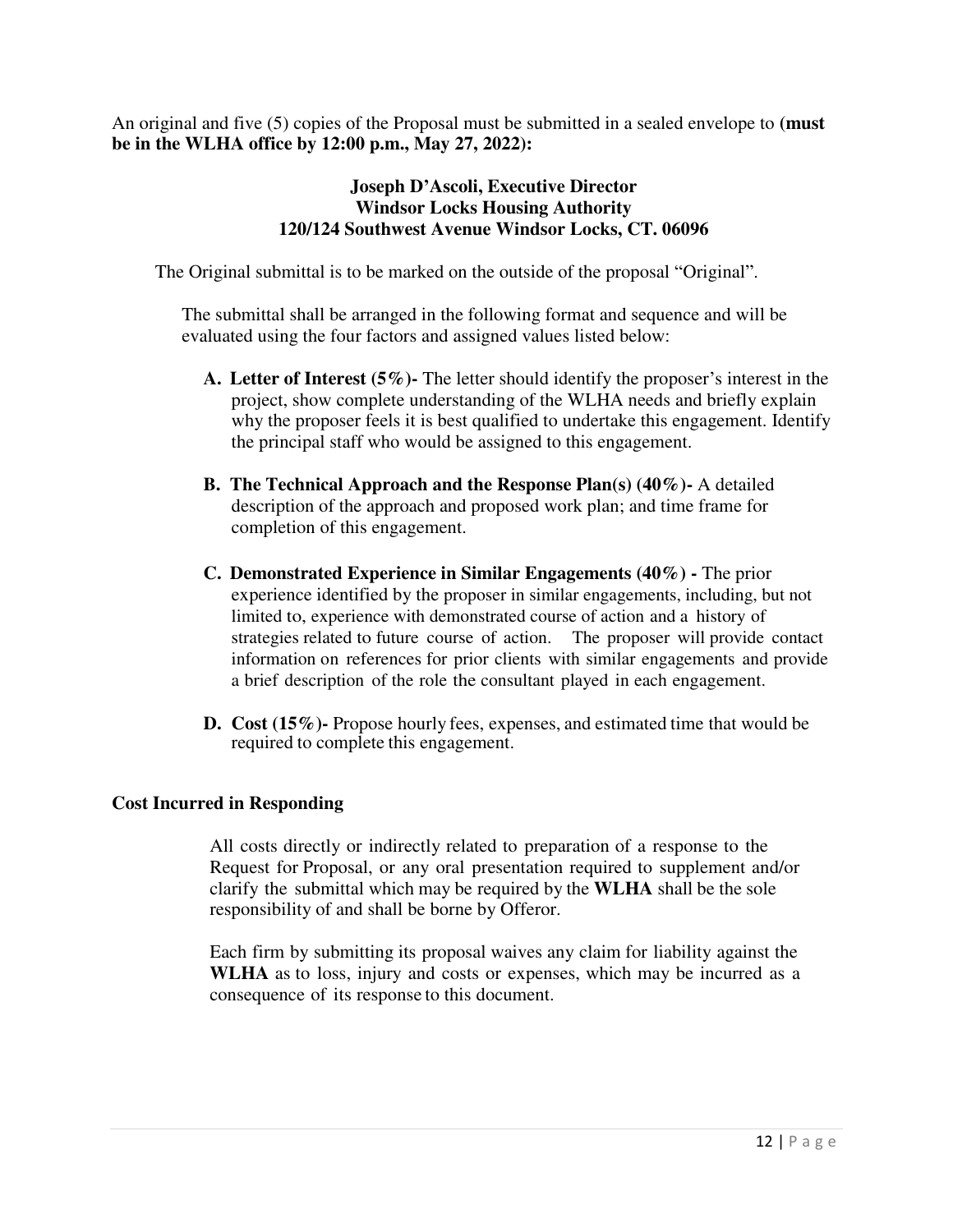## **SUBMISSION DEADLINE**

**May 27, 2022 at 12:00 pm eastern standard time,** WLHA located at 120/124 Southwest Avenue, Windsor Locks, CT. 06096.

## **REJECTION**

WLHA reserves the right to reject any and all submittals and/or to waive any informality in the solicitation process or parts thereof and to re-solicit.

WLHA does not guarantee that a contract will be awarded as a result of this Request for Proposal

## **CONTRACT COMPLIANCE STATEMENT**

The Offeror shall state his/her compliance with all applicable rules and regulations of Federal, State and Local governing entities and that they are not excluded from Federal procurement programs. Offeror must state his compliance with terms of this Request for Proposal (see attachments).

The Offeror must demonstrate that the proposal meets **all** applicable rules, regulations, permitting, registration and licensing requirements, whether Local, State or Federal. It is the responsibility of the potential Contractor to determine the applicability of any rule, regulation or other requirement.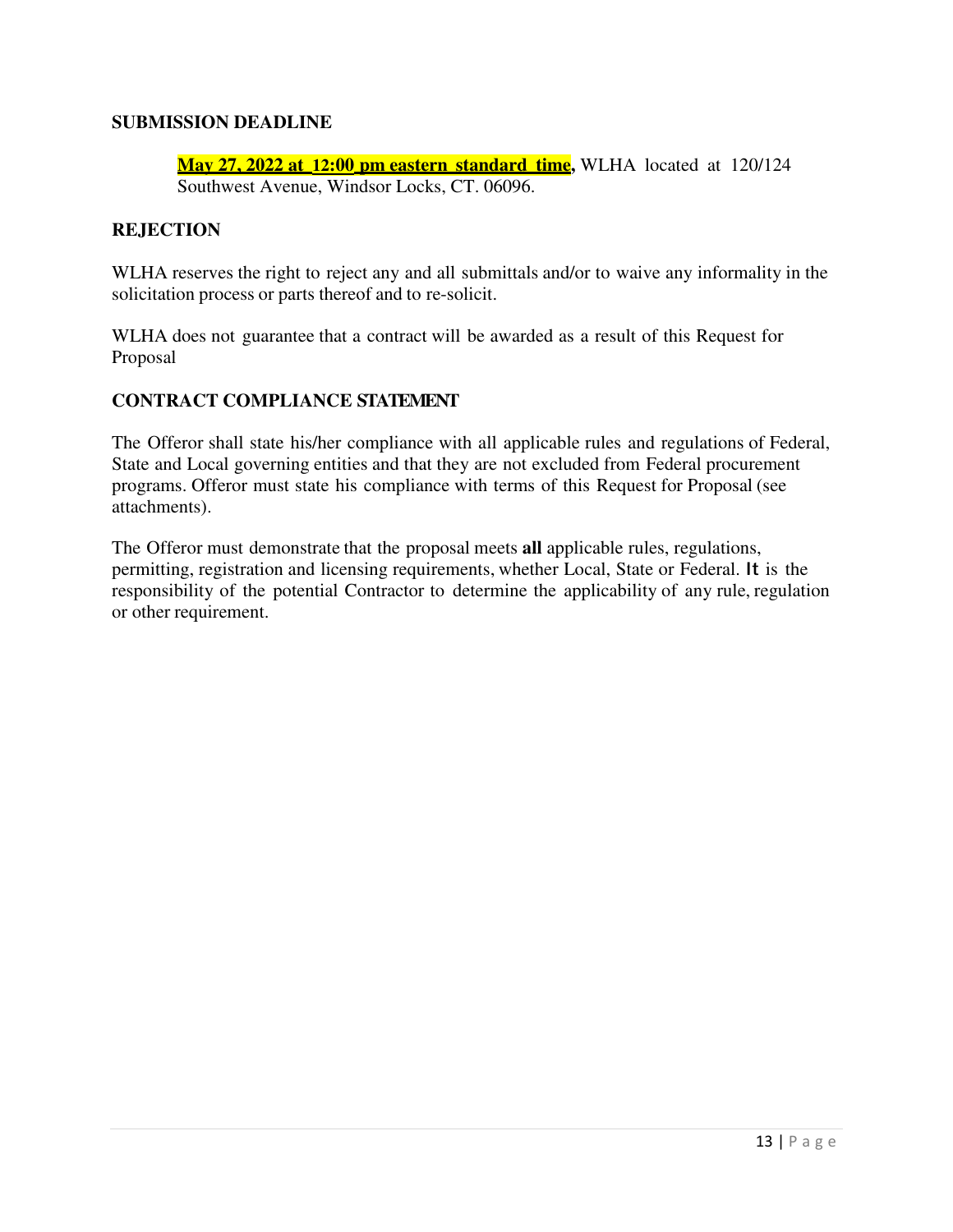## **SECTION 5 GENERAL TERMS AND CONDITIONS**

- 1. CONTRACT AGREEMENT: This Request for Proposal, the Respondent's response to it and the contract to be executed as a result of award will constitute the entire agreement between the successful Offeror and the Authority unless mutually amended in writing. In the case of conflict between terms of any contract and this RFP, the contract terms shall prevail. The Contract Agreement attached hereto will be used as the basis for negotiation between the Offeror and the Authority, therefore, any and all exceptions to the contract should be noted by Offeror as part of his/her proposal response.
- 2. SIGNED PROPOSAL CONSIDERED AN OFFER: Receipt of a signed proposal shall be considered a binding offer by the Respondent which shall remain firm for a period of 90 days from the date of bid opening. In the event of withdrawal after bid opening, the Authority may take such action as it deems appropriate including legal action for damages or specific performance.
- 3. PAYMENT TERMS: Payment terms are NET 3o days following receipt of correct invoice. The Authority is responsible for all payments to Respondent under the Contract.
- 4. CHANGES: the Authority shall have the right, at any time, to increase or decrease the scope of work contained in this RFP to meet increased or decreased needs.
- 5. AVAILABILITY OF FUNDS: Any and all payments to the Respondent shall be deemed binding only to the extent of appropriated funds for the purpose set forth in this proposal.
- 6. NON-DISCRIMINATION: The Respondent shall not discriminate against any individuals and will take proactive measures to assure compliance with all Federal and State and Authority requirements concerning fair employment, employment of people with disabilities, and concerning the treatment of all employees without regard to discrimination based upon age, race, color, religion, sex, national origin or disability.
- 7. GOVERNING LAWS: The contract is made under and shall be governed and construed in accordance with the laws of the State of Connecticut.
- 8. ADVERTISING: In submitting a proposal to the Authority, the Respondent agrees not to use the results of their proposal as a part of any commercial advertising without prior approval of the Authority.
- 9. CONFIDENTIALITY OF PROPOSALS: In submitting a proposal the Respondent agrees not to discuss or otherwise reveal the contents of the proposal to any source outside of the Authority until after the award of the Contract. Respondents not in compliance with the provision may, at the option of the Authority, be disqualified from contract award. Only discussions authorized by the issuing agency are exempt from this provision.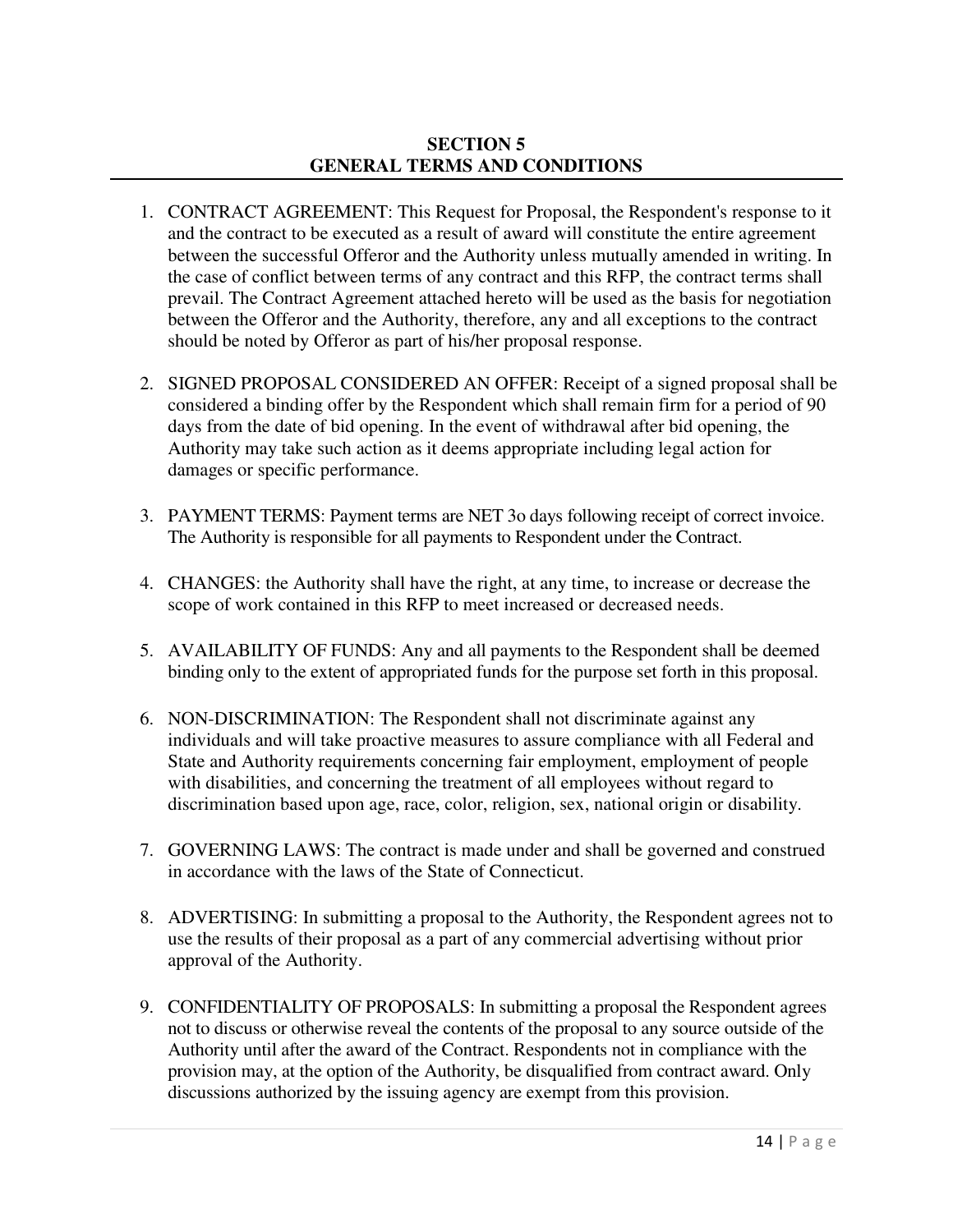- 10. ELABORATE PROPOSALS: Elaborate proposals in the form of brochures or other presentations beyond that necessary to present a complete and effective proposal are not desired.
- 11. COST FOR PROPOSAL PREPARATION: Any costs incurred by Respondents in preparing or submitting proposals are the Respondents' sole responsibility. The Authority will not reimburse any Respondent for any costs incurred prior to award of the Contract.
- 12. RIGHT TO SUBMITTED MATERIAL: All responses, inquiries, or correspondence relating to or in reference to this Request for Proposals, and all other reports, charts, displays, schedules, exhibits, and other documentation submitted by the Respondents shall become the property of the Authority when received.
- 13. COLLUSIVE BIDDING: The Respondent's signature on the price proposal is a guarantee that the prices quoted have been arrived at without collusion with other eligible Respondents and without effort to preclude the Authority from obtaining the lowest possible competitive price.
- 14. GENERAL INDEMNITY: The Respondent shall save and hold harmless, pay on behalf of, protect, defend, and indemnify the Authority for the entire responsibility and liability for losses, expenses, demands and claims in connection with or arising out of any injury, or alleged injury (including death) to any person, or damage, or alleged damage, to property of the Authority or others sustained or alleged to have been sustained in connection with or to have arisen out of or resulting from the performance or the intended performance of any work/service, outlined or resulting from this RFP, by the Respondent or their employees, including losses, expenses or damages sustained by the Authority officials from any and all such losses, expenses, damages, demands and claims. The Respondent further agrees to defend any suit or action brought against the Authority, (as outlined above) based on any such alleged injury or damage and to pay all damages, cost and expenses in connection therewith or resulting there from. The obligations of the Respondent pursuant to this paragraph shall not be limited in any way by any limitation in the amount or type of proceeds, damages, compensation, or benefits payable under any policy of insurance or self-insurance maintained by or for the use and benefit of the Respondent.
- 15. CONFLICT OF INTEREST: All Respondents must disclose in writing with their proposal the name of any owner, officer, director, or agent who is also an employee of the Authority. All Respondents must also disclose in writing with their proposal the name of any employee of the Authority who owns, directly or indirectly, an interest of five percent (5%) or more in the Respondent's firm or any of its branches or subsidiaries. By submitting a proposal, the Respondent certifies that there is no relationship between the Respondent and any person or entity which is or gives the appearance of a conflict of interest related to this RFP.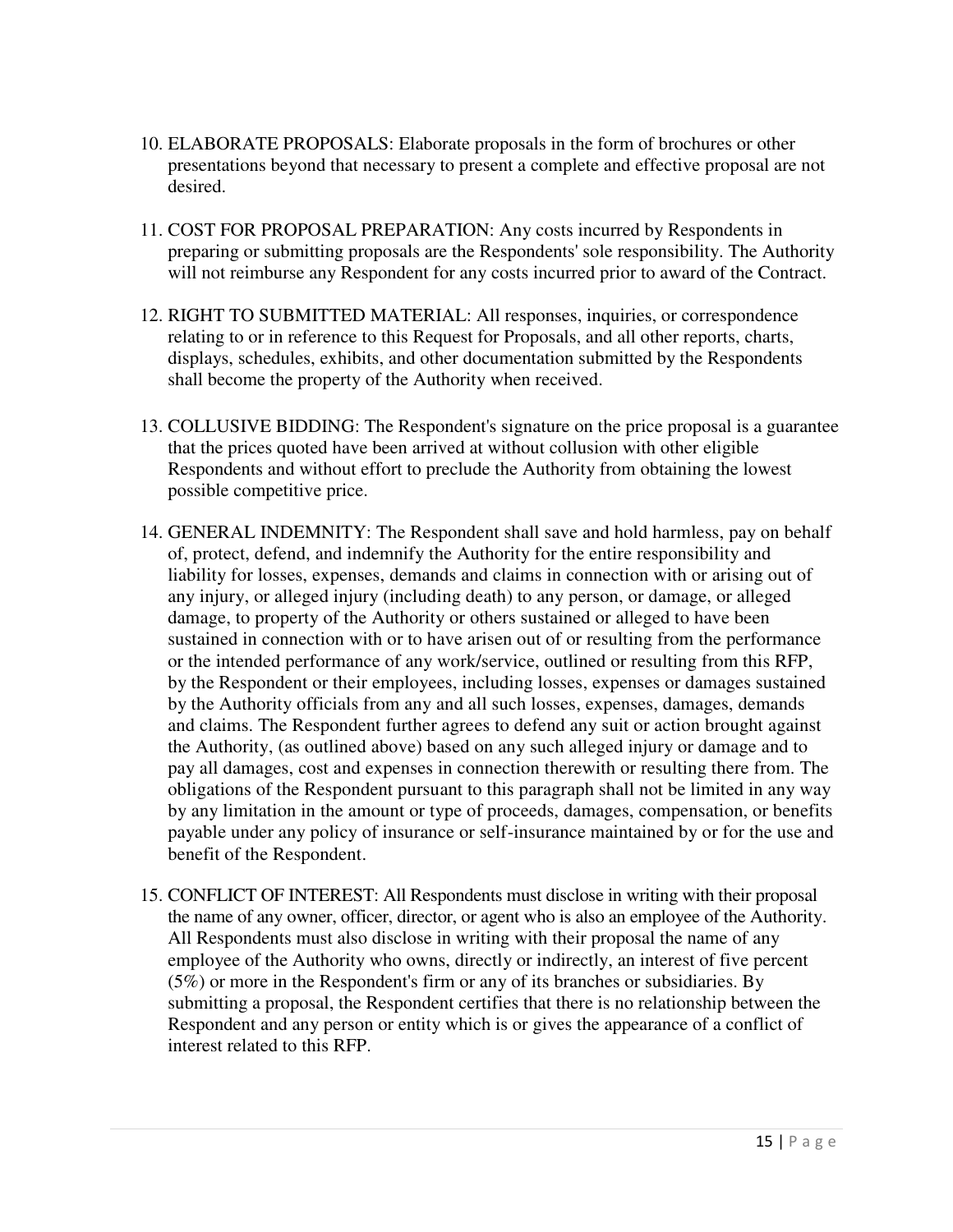- 16. ERRORS AND OMISSIONS: The Respondent shall not take advantage of any errors or omissions in this RFP. The Respondent shall promptly notify the Authority of any omissions or errors found in this document.
- 17. INDEPENDENT INVESTIGATIONS: The Housing Authority of the Town of Windsor Locks reserves the right to make independent investigations as to the qualifications of the Respondent. Such investigations may include contacting existing customers. The Authority reserves the unqualified right to accept or reject any and all proposals, and to waive any irregularities or deficiencies as may be permitted by law when it is deemed that such action will be in the best interest of the Authority.
- 18. REFERENCE TO OTHER DATA: Only information which is received in response to this Request for Proposals will be evaluated. Reference to information previously submitted shall not be evaluated.
- 19. NOTIFICATION OF AWARD: After all prerequisites and specifications have been met by the Respondent and the award has been made, the successful Respondent will be notified within ten (to) working days of this award. The Authority will notify the successful Respondent in writing, either by a Letter of Award or a Purchase Order or both. VERBAL NOTIFICATION OF THE AWARD OF THE CONTRACT IS NOT CONSIDERED A RELIABLE MODE OF NOTIFICATION AND, THEREFORE, WILL NOT BE RECOGNIZED AS AN OFFICIAL NOTIFICATION.
- 20. TERMINATION FOR CAUSE: The Authority reserves the right to terminate the Contract at any time for cause. The violation of any provision or condition contained in the Contract, or the refusal, failure, or inability to carry out any provisions of the Contract shall constitute sufficient grounds to terminate the Contract for cause. Should the Authority elect to terminate the Contract for cause, the Authority will notify the Respondent 30 days prior to the termination date and shall specify the cause for termination as well as the date the termination shall be effective. This termination notice will be issued via a written letter sent by certified U.S. mail. Immediate dismissals may be executed if deemed necessary by the Authority.
- 21. TERMINATION WITHOUT CAUSE: The Authority may terminate the Contract without cause. Written notice of termination must be sent via certified U.S. mail no later than thirty (30) days prior to the termination date.
- 22. DRUG POLICY: The Respondent certifies that it maintains a drug-free work place environment to ensure worker safety and workplace integrity. The Respondent further agrees their employees shall comply with the Town of Windsor Locks Drug-Free Workplace Policy.
- 23. AUTHORIZIED PERSONNEL: While engaged in the performance of the services described herein, only authorized employees of the Respondent are allowed at the Authority locations where the work is being performed. During the performance of these services, the Respondent employees are not to be accompanied in the work area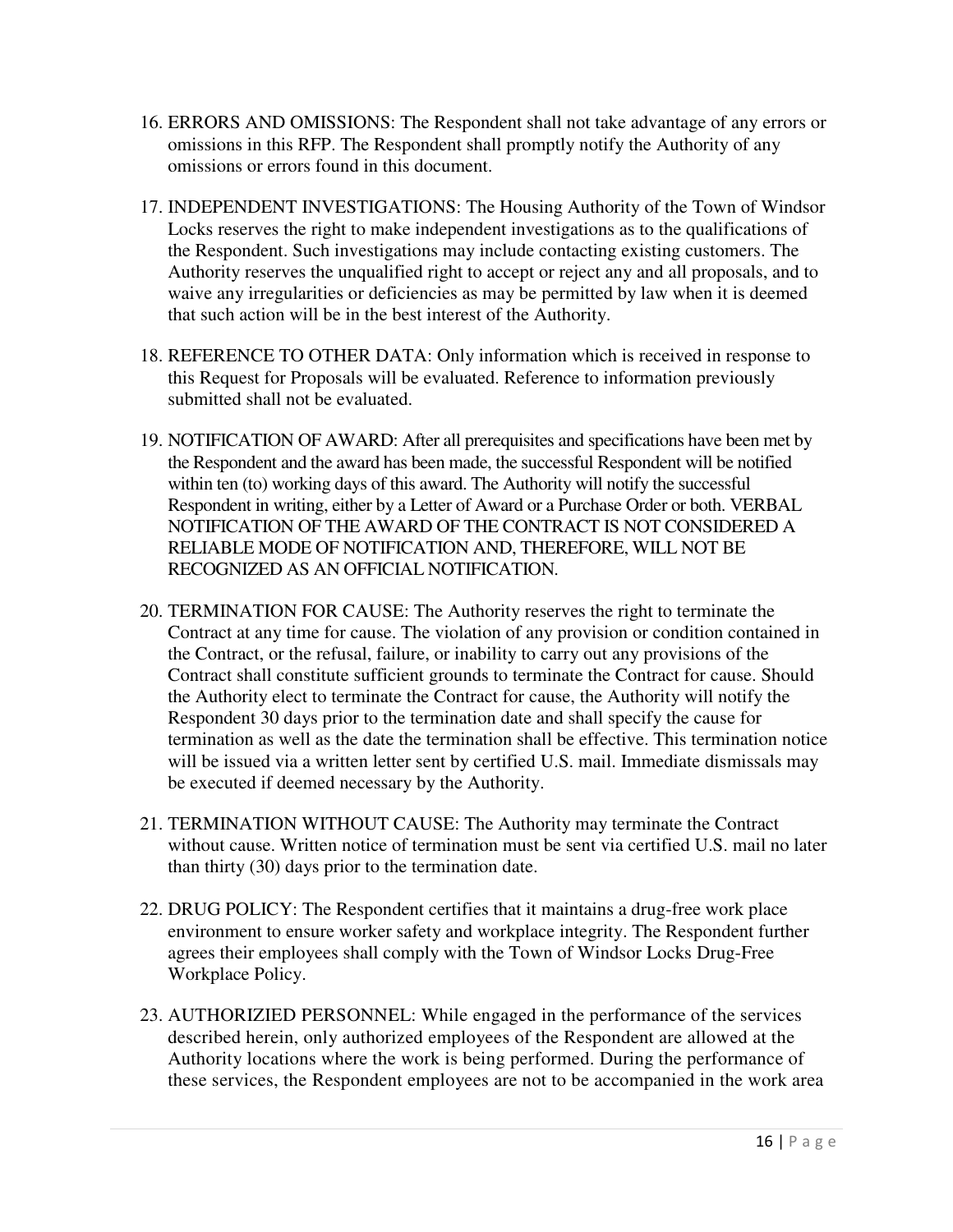by acquaintances, family members, associates or any other person(s) who are not a current, authorized employee(s) of the Respondent.

24. EMPLOYEE GUIDELINES: The Respondent shall use only qualified personnel to provide the required services. The Respondent shall be responsible for insuring that employees abide by all rules and regulations set forth for the buildings and grounds.

INSURANCE COVERAGE: During the term of the Contract, the Respondent at their sole cost and expense shall provide commercial insurance of such type and with such terms and limits as may be reasonably associated with the Contract. At a minimum, the Respondent shall provide and maintain the following coverage and limits INSURANCE:

The Contractor shall furnish the following insurance coverage issued by an insurance company licensed to conduct business in the State of Connecticut. Insurance coverage shall remain in full force for the duration of this Contract including any and all extensions or renewals thereof. All renewal certificates shall be furnished at least thirty (30) days prior to policy expiration.

A. Fidelity/Crime Insurance:

- Limits of not less than \$1,000,000 per occurrence that covers claims incurred as a result of Contractor's employees' dishonesty, burglary, theft, fraud, or destruction of property.
- B. Comprehensive General Liability Insurance, Including Contractual Liability Insurance:
	- Limits not less than \$1,000,000 for all damages because of bodily injury sustained as the result of any occurrence, and \$1,000,000 for all damages of property sustained by each person as the result of any one occurrence, and \$1,000,000 for all property damage sustained as a result of any one occurrence, or a limit of not less than \$3,000,000 Combined Single Limit (CSL). All deductibles, if any, are the sole responsibility of the Contractor to pay, or indemnify the Authority for paying, or both.
- C. Automobile Liability Insurance:
	- Limits not less than \$1,000,000 for all damages because of bodily injury sustained by each person as a result of any occurrence, and \$1,000,000 for damage because of bodily injury sustained by two or more persons as the result of any occurrence, and \$100,000 because of property damage sustained as the result of any one occurrence, or a limit of not less than \$1,250,000 Combined Single Limit (CSL). All deductibles, if any, are the sole responsibility of the Contractor to pay, or indemnify the Authority for paying, or both.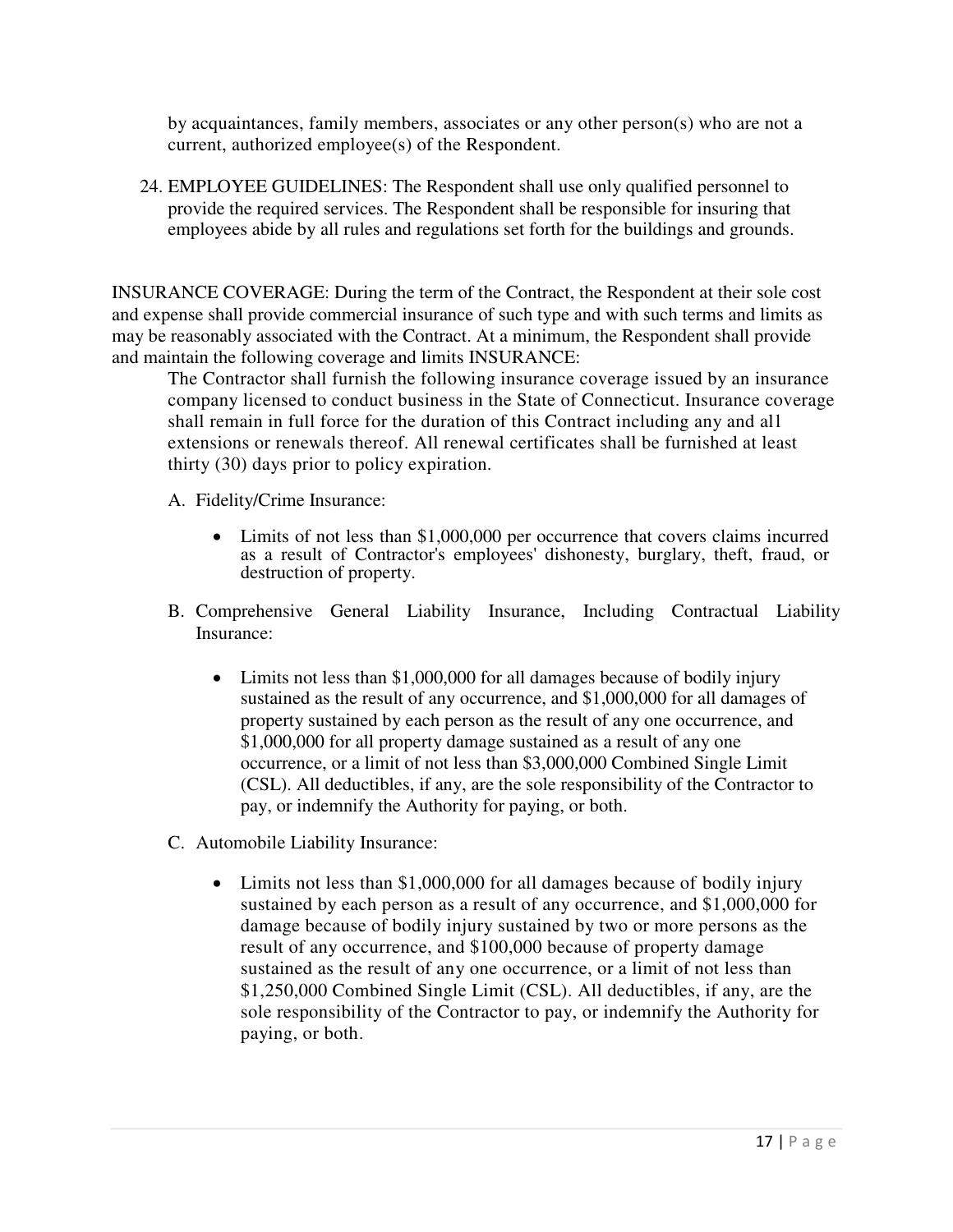- D. Workers' Compensation Insurance
	- Contractor must maintain Worker's Compensation Insurance for their employees in accordance with Connecticut State Statutes.
- E. The Housing Authority of Windsor Locks is named as an Additional Insured

## THE UNDERLINED WORDING ABOVE MUST BE SHOWN IN THE SPACE PROVIDED FOR "COMMENTS" ON THE ACCORD INSURANCE CERTIFICATE

Contractor and its provider must provide the Authority not less than thirty (30) days' notice before cancellation or decrease in coverage of any insurance policy required hereby. All insurance policies required hereby must provide occurrence-based coverage.

It is further agreed that the amount of insurance required herein does not, in any way, limit the liability of the Contractor by virtue of its promise to hold the Authority harmless, so that all claims resulting in a settlement or judgment or other claim-related payment in excess of the coverage amounts required by this Part VII, if any, are the sole responsibility of the Contractor to pay, or indemnify the Authority for paying, or both.

The Authority may review the insurance requirements and coverages from time to time during the term of this Contract and all extensions and renewals hereof. The Contractor agrees to comply with any and all reasonable insurance requirements or modifications that the Authority from time to time requires of the Contractor.

Cancellation or other termination of insurance policies required by this Contract without immediate replacement thereof will be considered an Event of Default. The Contractor agrees that the Authority may, at the Authority's option, cure such a default by procurement of insurance on behalf of the Contractor, at the Contractor's expense.

F. In the event of Professional Services, the Contractor shall also provide:

Professional Liability Insurance. A policy of Errors and Omissions Liability Insurance appropriate to the Respondent's profession. Coverage should be for a professional error, act, or omission arising out of the Scope of Services described herein and/or associated Work Orders, with the following minimum coverage.

**51,000,000 per Claim/Aggregate** 

If the Professional Liability Insurance policy is written on a claims made form, the Respondent warrants continuation of coverage, either through policy renewals or the purchase of an extended reporting period ("tail") for a minimum of three years from the date of completion of the work authorized by the Contract. In the event that the Respondent is authorized to engage subcontractors, each subcontractor shall provide evidence of separate professional liability coverage equal to the levels specified above, unless such requirement is waived in writing by the Authority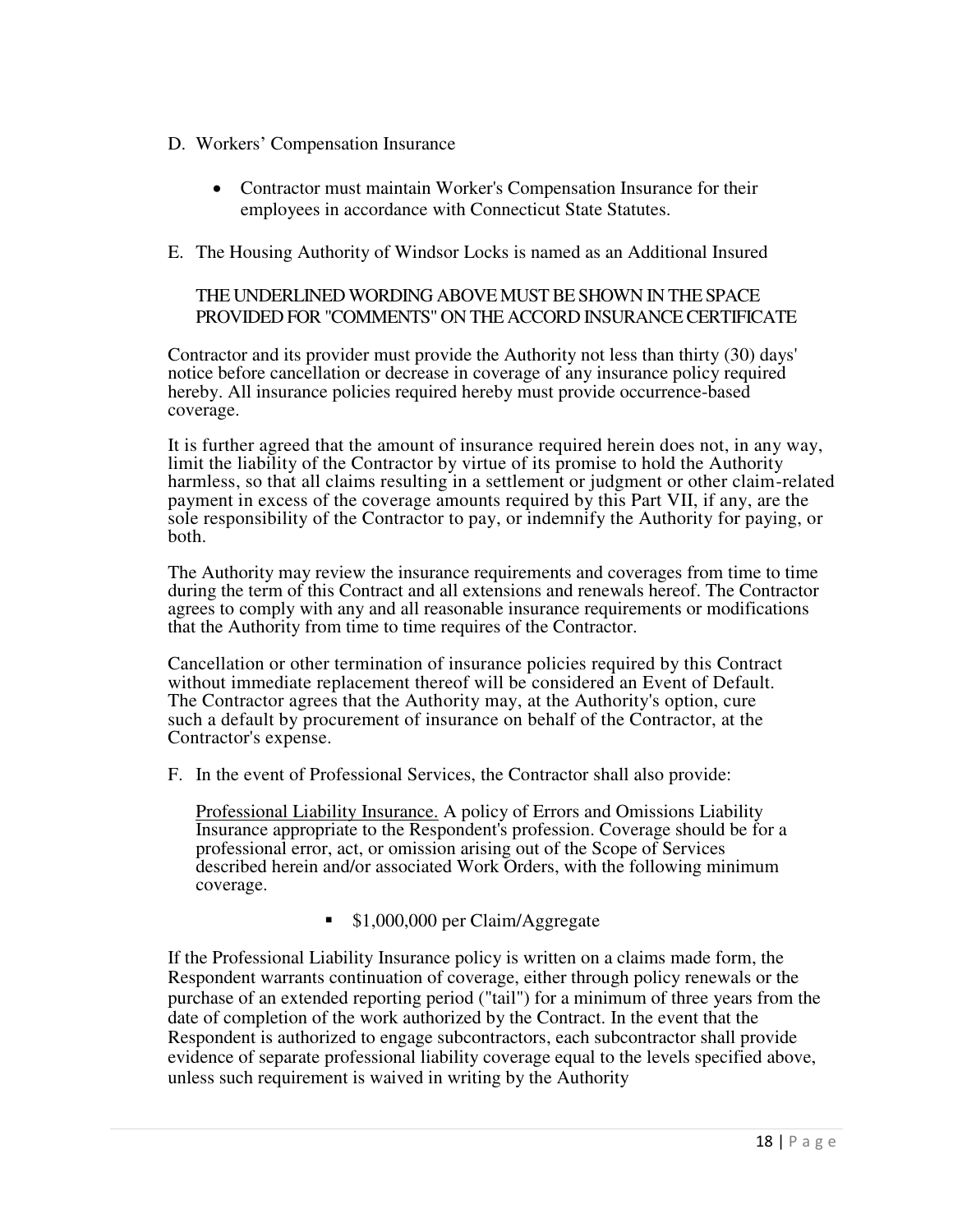- 25. . OTHER INSURANCE PROVISIONS: The policy or policies are to contain, or be endorsed to contain, the following provisions
	- Respondent's insurance is to be considered primary for losses that occur as a direct result of the Respondent's actions.
	- Coverage shall state that the Respondent's insurance shall not be suspended, voided, canceled, reduced in coverage or in limits except after 30 days written notice.

 The Respondent must include a copy of their insurance certificate with their proposal package. Upon award of the Contract, the selected Respondent shall add the Authority as an additional insured to their insurance policy.

26. SOCIO ECONOMIC CONSIDERATION: The Windsor Locks Housing Authority encourages and gives preference to companies located and owned by persons residing in a public housing development (commonly referred as Section 3). The Authority's Affirmative Purchasing Policy also encourages bids from all small businesses including minority and women owned businesses.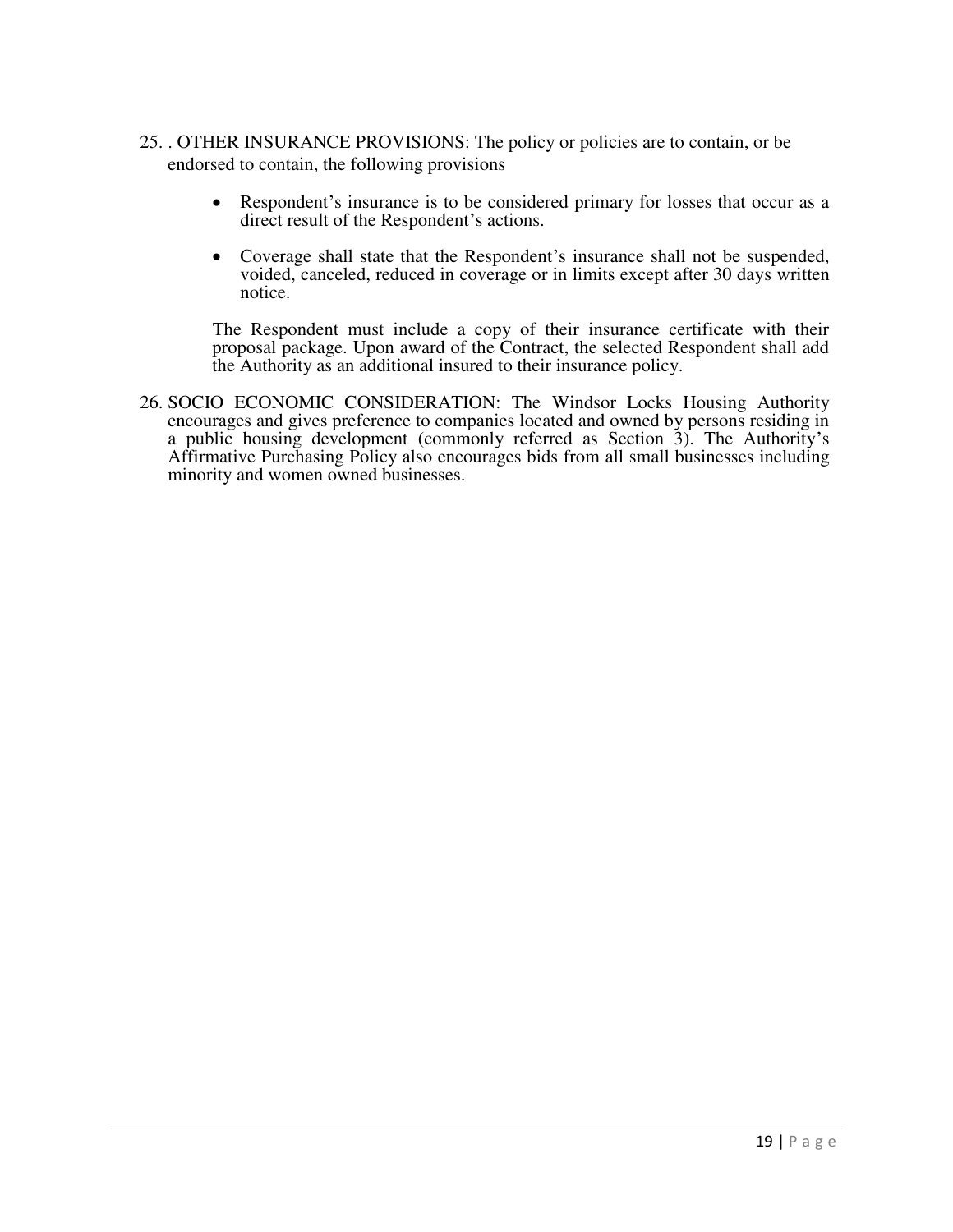#### HOUSING AUTHORITY OF TIIE TOWN OF Windsor Locks 120/124 Southwest Avenue, Windsor Locks 06096 (860) 627-1455 ext. 202

#### CONTRACTUAL AGREEMENT

This Contractual Agreement (the "Contract" or the "Agreement") is entered into as of this 1st day of July, 2022 between the Housing Authority of the Town of Windsor Locks, hereinafter referred to as the "Authority" and,

hereinafter called the "Contractor".

The Contractor is bound by this Contract and shall provide the following:

#### I. SCOPE OF SERVICES:

The Contractor shall provide services in accordance with the attached Scope of Services (Exhibit A) and shall meet all other requirements set forth in Request For Proposal Number XXXX-XX issued XXXXXX by the Authority (the "RFP"). In the event that the provisions of this Contract and the RFQ are inconsistent or conflicting, this Contract will control.

#### H. TIME OF PERFORMANCE:

Time of performance of this Contract will begin on the date of this Contract and continue through June 30, 2025, with an option to extend this Contract, in the sole discretion of the Authority, for an additional one (1) year period beginning July 1, 2025. The contract may be extended for additional one (1) year period(s) thereafter at the sole discretion of the Authority in the event a project is underway, and the Contractor's services are essential to project completion.

#### PERFORMANCE STANDARD:

Contractor agrees to carry out the provisions of this Contract with the highest professional skill and competence. All of the services required shall be performed to the sole satisfaction of the Authority as a condition of payment for the rendering of such services.

#### IV. COMPENSATION:

All payments to the Contractor shall be subject to Contractor's satisfactory performance of services under the terms of this Contract. Upon the submission and acceptance of the services specified above, and upon presentation of an invoice from the Contractor to the Authority, the Authority will compensate the Contractor within thirty (30) days of receipt of invoices in accordance with rates set forth in the attached Pricing & Compensation Plan (Exhibit B).

In the event that the Authority determines the Contractor to be in nonconformance with the terms of this Contract or if in the Authority's judgment the Contractor's work is not satisfactory, the Authority may take corrective action including but not limited to the following:

- 1. Delay of Payment
- 2. Adjustment of Payment
- 3. Suspension or Termination of this Contract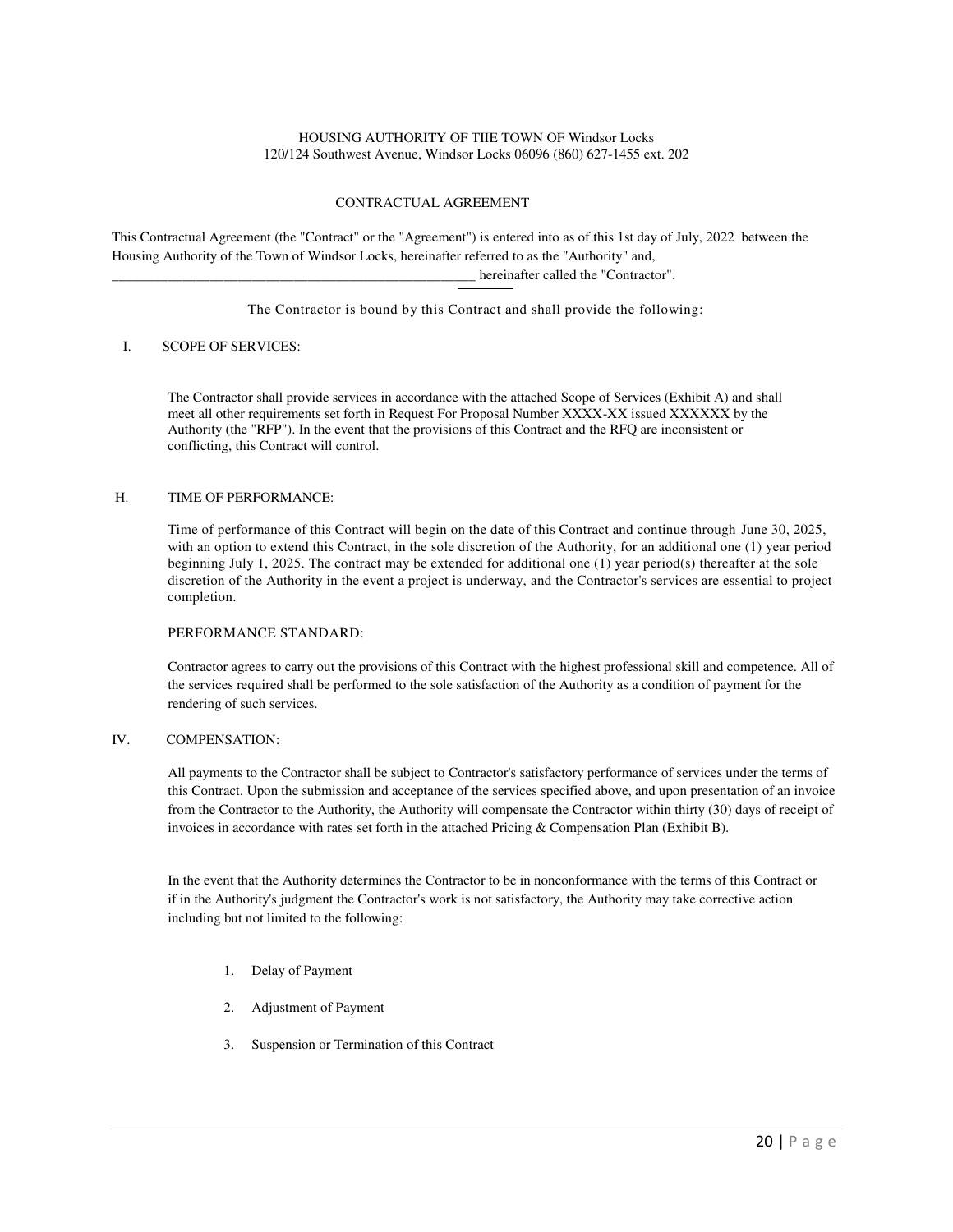#### V. PERSONNEL:

It is mutually agreed that the Contractor, including its employee(s) is an independent Contractor and not an officer, employee, or agent of the Authority. It is mutually agreed that this is a contract for services and not a contract of employment. Contractor, or its employees, will not be entitled to any employment benefits from the Authority, such as but not limited to, vacation, sick leave, insurance, worker's compensation, F.I.C.A., pension, and retirement benefits. The Authority will make no withholdings of F.I.C.A. from payments to the Contractor.

#### VI. GENERAL INDEMNITY:

The Contractor shall save and hold harmless, pay on behalf of, protect, defend, and indemnify the Authority for the entire responsibility and liability for losses, expenses, demands and claims in connection with or arising out of any injury, or alleged injury (including death) to any person, or damage, or alleged damage, to property of the Authority or others sustained or alleged to have been sustained in connection with or to have arisen out of or resulting from the performance or the intended performance of any work/service, outlined or resulting from this Contract in a manner that is not in the scope of Contractor's authority granted in this Agreement or which results from the Contractor's negligence willful misconduct, fraud or misrepresentation , by the Contractor or their employees, including losses, expenses or damages sustained by the Authority officials from any and all such losses, expenses, damages, demands and claims. The Contractor further agrees to defend any suit or action brought against the Authority, (as outlined above) based on any such alleged injury or damage and to pay all damages, cost and expenses in connection therewith or resulting there from. The obligations of the Contracto r pursuant to this paragraph shall not be limited in any way by any limitation in the amount or type of proceeds, damages, compensation, or benefits payable under any policy of insurance or self-insurance maintained by or for the use and benefit of the Contractor.

#### VII. INSURANCE:

The Contractor shall furnish the following insurance coverage issued by an insurance company licensed to conduct business in the State of Connecticut, Insurance coverage shall remain in full force for the duration of this Contract including any and all extensions or renewals thereof. All renewal certificates shall be furnished at least thirty (30) days prior to policy expiration.

- A. Fidelity/Crime Insurance:
	- Limits of not less than \$1,000,000 per occurrence that covers claims incurred as a result of Contractor's employees' dishonesty, burglary, theft, fraud, or destruction of property.
- B. Comprehensive General Liability Insurance, including contractual liability

Insurance:

- Limits not less than \$1,000,000 for all damages for any bodily injury sustained as the result of any occurrence, and \$1,000,000 for all damages of property sustained by each person as the result of any one occurrence, and \$1,000,000 for all property damage sustained as a result of any one occurrence, or a limit of not less than \$3,000,000 Combined Single Limit (CSL). All deductibles, if any, are the sole responsibility of the Contractor to pay, or indemnify the Authority for paying, or both.
- C. Automobile Liability Insurance
	- Limits not less than \$1,000,000 for all damages for any bodily injury sustained by each person as a result of any occurrence, and \$1,000,000 for damage because of bodily injury sustained by two or more persons as the result of any occurrence, and \$100,000 because of property damage sustained as the result of any one occurrence, or a limit of not less than \$1,250,000 Combined Single Limit (CSL). All deductibles, if any, are the sole responsibility of the Contractor to pay, or indemnify the Authority for paying, or both.
- D. Workers' Compensation Insurance: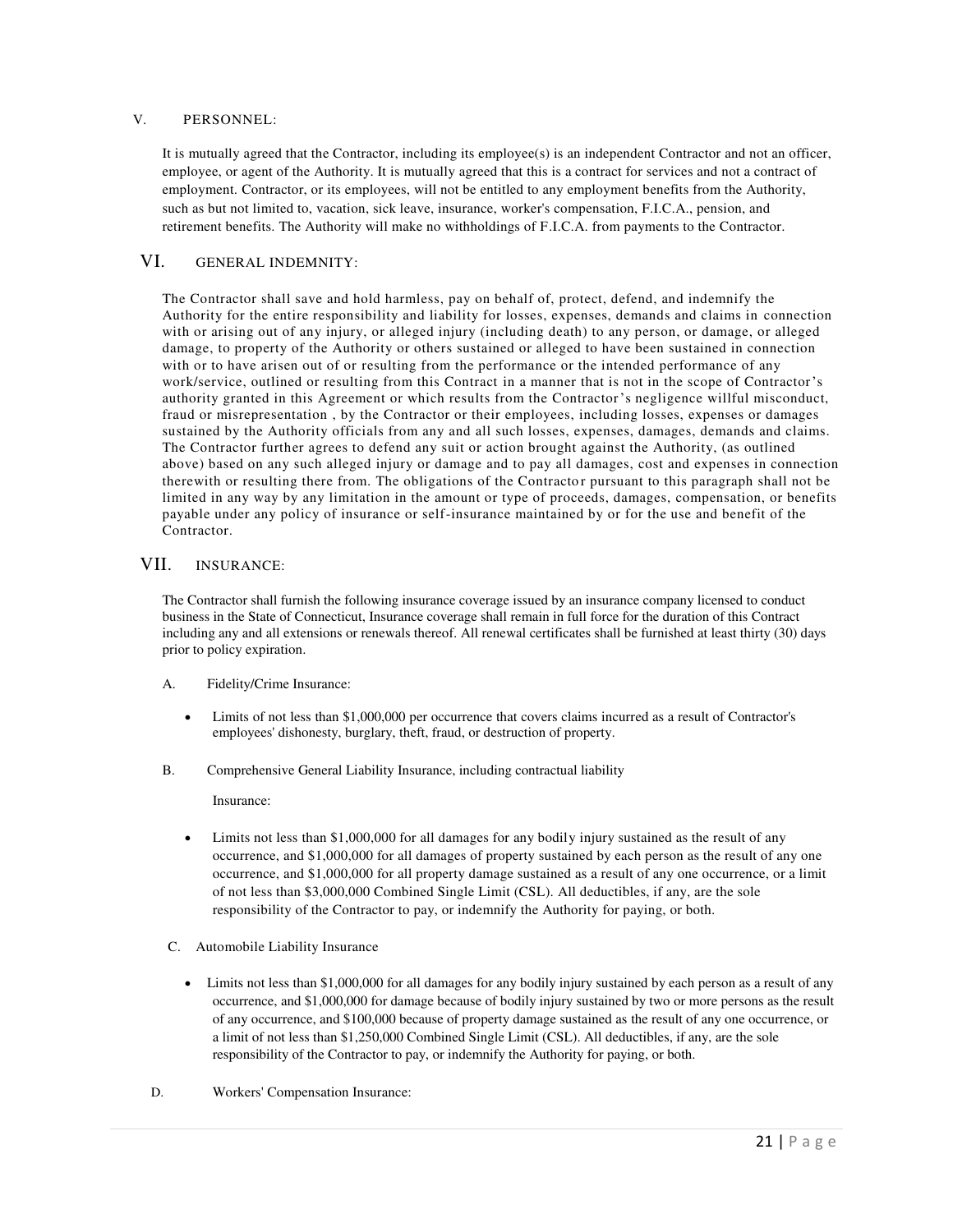Contractor must maintain Worker's Compensation Insurance for their employees in accordance with Connecticut State Statutes.

E. The Housing Authority of the Town of Windsor Locks is named as an Additional Insured (ATIMA).

> THE UNDERLINED WORDING ABOVE MUST BE SHOWN IN THE SPACE PROVIDED FOR "COMMENTS" ON THE ACCORD INSURANCE CERTIFICATE.

Contractor and its provider must provide the Authority not less than thirty (30) days' notice before cancellation or decrease in coverage of any insurance policy required. All insurance policies required hereby must provide occurrencebased coverage.

It is further agreed that the amount of insurance required does not, in any way, limit the liability of the Contractor by virtue of its promise to hold the Authority harmless, so that all claims resulting in a settlement or judgment or other claim-related payment in excess of the coverage amounts required by this Part VII, if any, are the sole responsibility of the Contractor to pay, or indemnify the Authority for paying, or both.

The Authority may review the insurance requirements and coverages from time to time during the term of this Contract and all extensions and renewals hereof. The Contractor agrees to comply with any and all reasonable insurance requirements or modifications that the Authority from time to time requires of the Contractor.

Cancellation or other termination of insurance policies required by this Contract without immediate replacement will be considered an Event of Default. The Contractor agrees that the Authority may, at the Authority's option, cure such a default by procurement of insurance on behalf of the Contractor, at the Contractor's expense.

#### VIII. EVENTS OF DEFAULT AND REMEDIES:

A. Any of the following occurrences or acts shall constitute an Event of Default under this Contract:

(1) If the Contractor, its successors, or assigns, fail to fulfill any of the covenants, conditions, or agreements on the part of the Contractor set forth in this Contract; or

(2) If any determination shall have been made by competent authority such as, but not limited to, any Federal, State, or local government official, or a Certified Public Accountant, that the Contractor's management or any accounting for its funding, from whatever source, is improper, inadequate or illegal, as such management or accounting may relate to the Contractor's performance of this Contract; or

(3) If a decree or order by a court having jurisdiction in the matter shall have been entered adjudging the Contractor a bankrupt or insolvent or approving as properly filed a petition seeking reorganization, readjustment, arrangement, composition, or similar relief for the contractor under the federal bankruptcy laws, or any other similar applicable law.

(4) Any attempt by the Contractor to assign or transfer the Contract, or any of its rights or obligations hereunder, in whole or in part, without the express written consent of the Executive Director of the Authority shall be void and without effect and shall constitute an Event of Default under this Contract.

The Authority may, in the sole discretion of its Executive Director, waive any Event of Default, provided that such a waiver as to a particular Event of Default shall not constitute a waiver of any other Event of Default, whether of the same or different type, and whether preceding or succeeding the waived Event of Default. No waiver of an Event of Default will be effective unless it is expressly given in a writing signed by the Executive Director of the Authority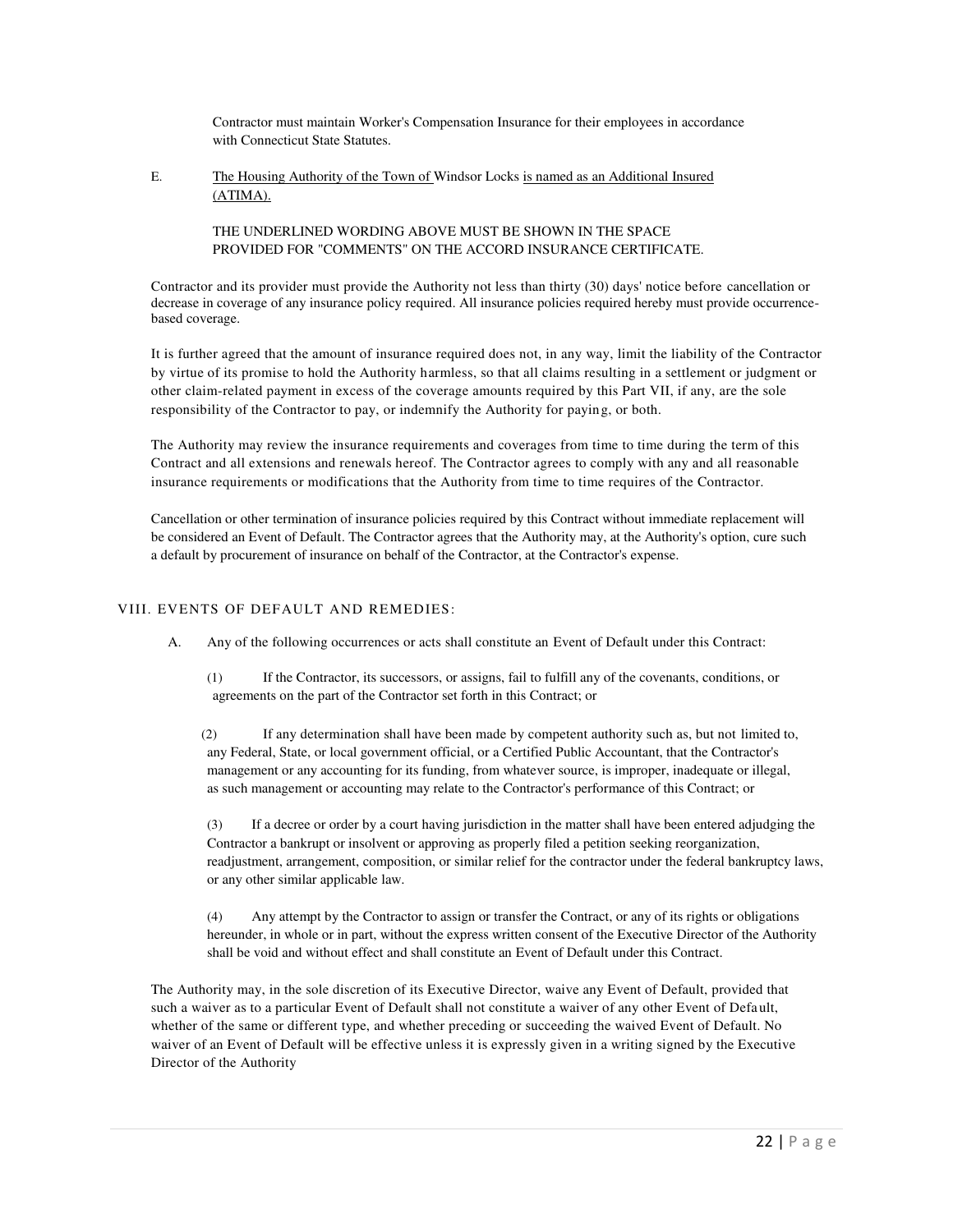#### **B.** Election of Remedies

If any Event of Default occurs and is not specifically waived in the manner set forth herein, the Authority may elect to pursue any one or more of the following remedies, in any combination or sequence:

(1) Take such action as it deems necessary, including without limitation, the temporary withholding or reduction of payment;

- (2) Suspend program operation;
- (3) Require the Contractor to cure such default to the satisfaction of the Authority;
- (4) Terminate this Contract.

The selection of any remedy shall not prevent the Authority from pursuing any other remedy and shall not constitute a waiver by the Authority of any other right or remedy.

#### IX. TERMINATION OF AGREEMENT:

#### A. Termination for Cause

Upon the occurrence of any Event of Default, the Authority may terminate this Contract. Notice of termination will be given in writing to the Contractor and is effective immediately upon mailing.

#### B. Termination for Non-availability of Funds

In the event the Authority finds, in its sole discretion, that it does not have further funds available for this program, the Authority may terminate this Contract. Notice of termination will be given in writing to the Contractor and is effective immediately upon mailing.

#### C. Termination at Will

The Authority may terminate this Contract at any time without cause. Notice of termination will be given in writing to the Contractor and is effective immediately upon mailing.

The Contractor may terminate this Contract upon giving sixty (60) days' written notice to the Authority.

#### D. Payment upon Termination

In the event this Contract is terminated as herein provided, the Authority shall make payment to the Contractor for all services performed that are not in dispute up to and including the date of termination.

#### X. ESTABLISHMENT AND MAINTENANCE OF RECORDS:

The Contractor agrees to establish and maintain fiscal control and accounting procedures which assure proper accounting for all funds paid by the Authority to the Contractor under this Contract. The Contractor agrees that all records with respect to all matters covered by this Contract shall be maintained during the term of this Contract, and for five (5) full years following termination, including any renewal or extension.

#### XI. REPORTS AND INFORMATION:

The Contractor shall furnish the Authority with such information and reports concerning the progress and management of this Contract as may be required by the Authority from time to time and as further described in, but not limited by, Exhibit A.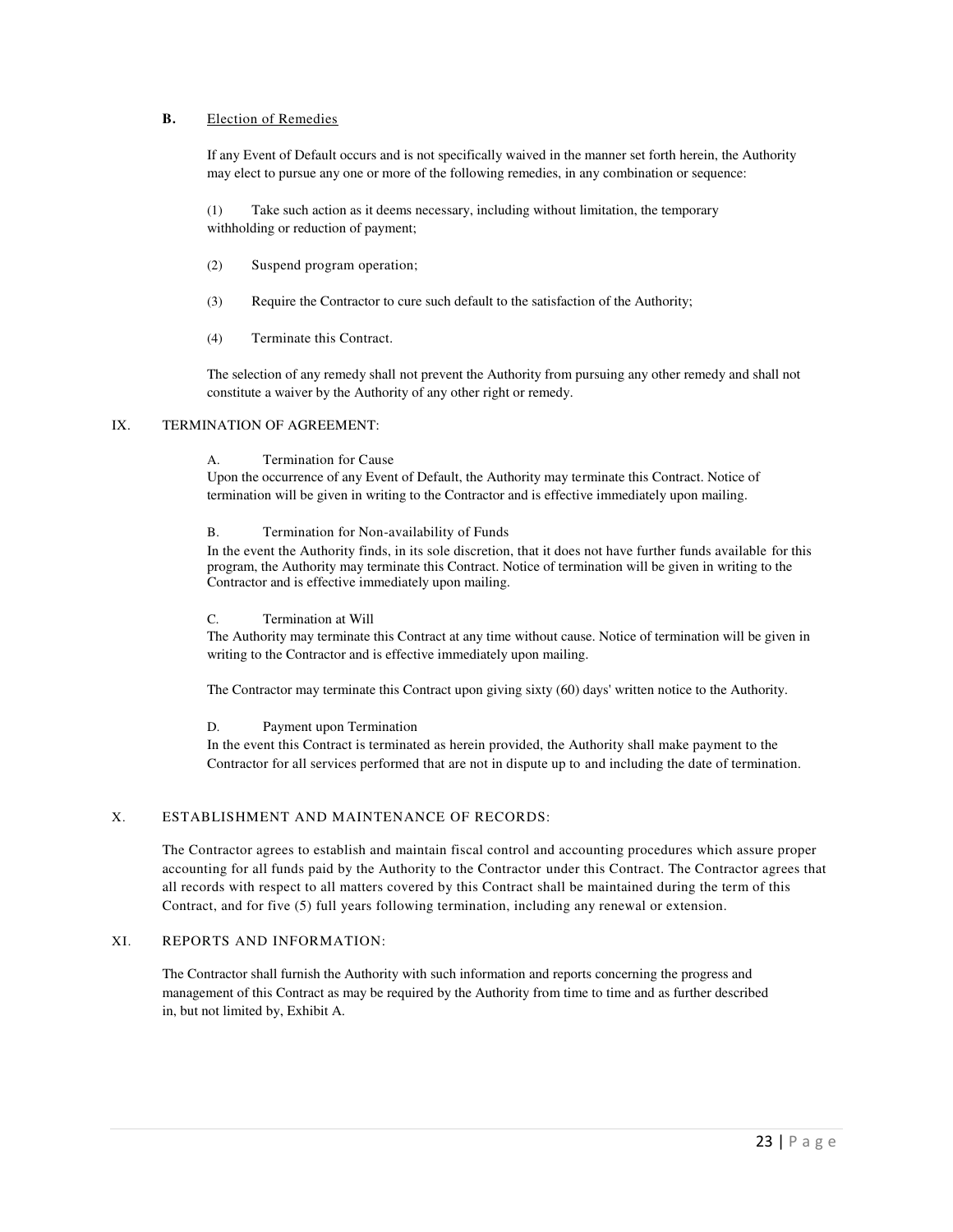#### XII. CONFLICT OF INTEREST:

A. Contractor shall disclose to the Authority any immediate family member of any of its employees, agents, or subcontractors (parent, parent-in-law, spouse, child, brother, sister, brother-in law, sister-in-law, or stepparent) who is employed by the Authority.

B. Without limiting the foregoing, Contractor hereby represents and warrants that, except as disclosed to the Authority, neither the Contractor, nor any of its employees, agents, or subcontractors, has any relationship with any third party which may (i) be adverse to the Authority's interest or (ii) create a conflict in the Contractor's ability to perform the terms of this Contract with the highest standard of diligence. Contractor shall advise the Authority if any such conflict of interest arises in the future.

#### XIII, HIRING POLICIES:

Contractor hereby certifies and agrees to have appropriate hiring policies and screening procedures for employees who will be working with youth and other residents of public housing.

The Contractor agrees that the Authority may review its hiring policies and screening procedures for employees who will be working with youth and other residents, and that the Contractor shall accept recommendations and direction from the Authority to assure that such procedures are appropriate. The foregoing sentence notwithstanding, the Authority undertakes no liability for any failure of any of Contractor's hiring policies and screening procedures to comply with any laws or regulations or to prevent any harm to any person or entity, and Contractor agrees to hold harmless and indemnify the Authority for any expense to the Authority arising in relation to defending or settling any claim or accusation charging the Authority with such liability.

#### XIV. NOTICES:

All notices, approvals, demands, requests, or other documents required or permitted under this Contract, other than routine communications necessary for the day-to-day operation of this Contract, shall be deemed properly given if band delivered or sent by United States registered or certified mail, postage prepaid, at the following addresses:

#### As to the Authority As to the Contractor

| Joseph D'Ascoli, Executive Director            |  |
|------------------------------------------------|--|
| Housing Authority of the Town of Windsor Locks |  |
| 120/124 Southwest Avenue                       |  |
| Windsor Locks. Ct. 06096                       |  |
|                                                |  |

Neither party shall be relieved of such obligation by reason of the failure of the other to comply with or otherwise enforce any of the provisions of this Contract.

#### XV. ANTI-DISCRIMINATION AND AFFIRMATIVE ACTION:

A. In carrying out this Contract, the Contractor shall not discriminate against any employee or applicant for employment because of race, color, religion, age, sex, national origin, mental disability, physical handicap or sexual orientation.

B. The Contractor shall state that all qualified applicants shall receive consideration for employment without regard to race, color, religion, age, sex, national origin, mental disability, physical handicap, or sexual preference.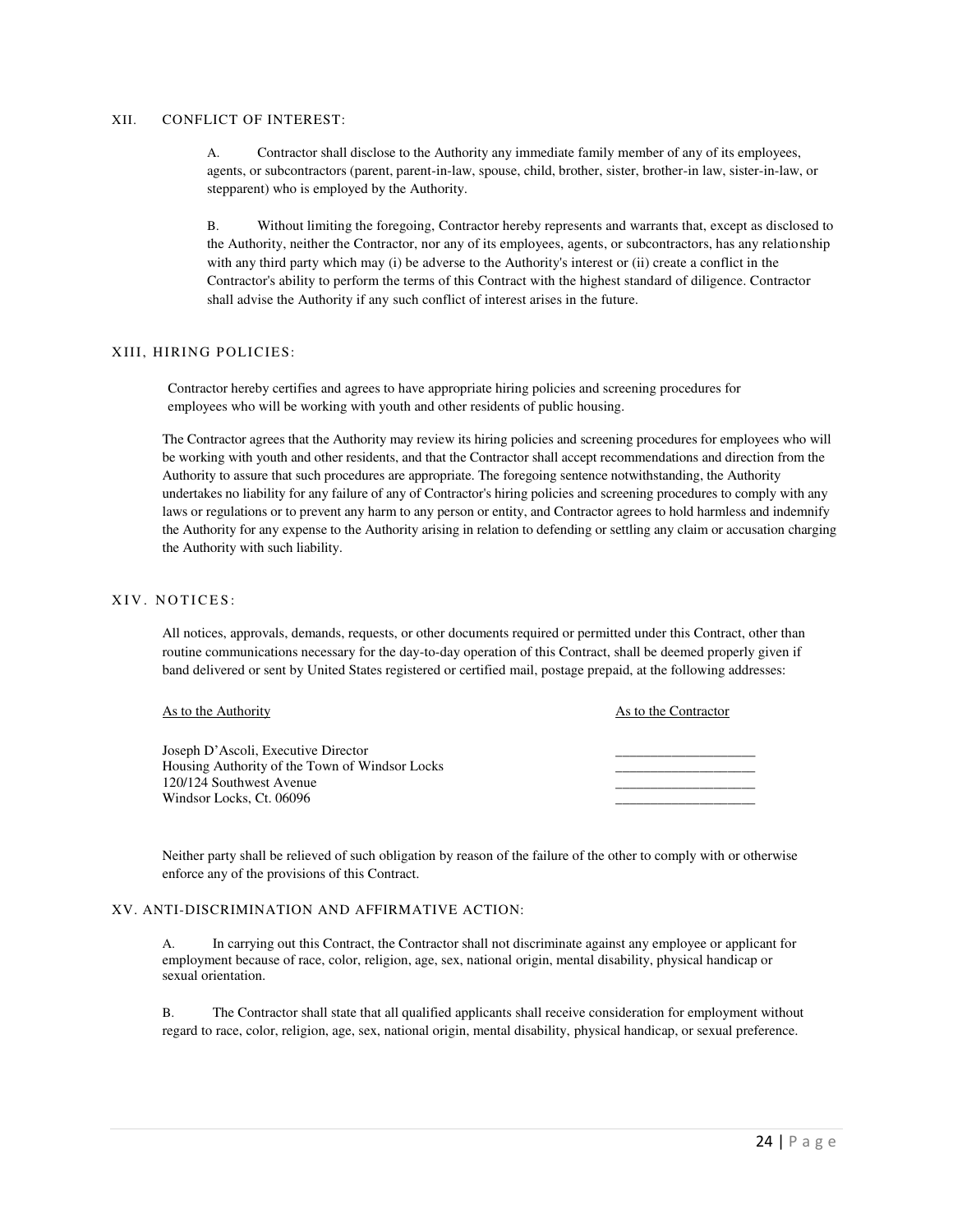#### XVI. SECTION 3; MINORITY BUSINESS ENTERPRISES AND WOMEN OWNED BUSINESS ENTERPRISES:

A. Whether or not Housing and Urban Development ("HUD") funds are in use for a particular project, to the extent consistent with other Federal, State, and local laws and regulations, Contractor agrees develop and implement strategies acceptable to the Authority that will specifically target Section 3 residents and businesses (as those terms are defined by HUD) for economic opportunities described in Section 3 of the Housing and Urban Development Act of 1968.

B. Contractor agrees that, to the extent it is necessary for the Contractor to subcontract for any services in the fulfillment of the Scope of Services as to any particular relocation project, and to the extent consistent with other Federal, State, and local laws and regulations, Contractor agrees to make a good faith effort acceptable to the Authority to subcontract no less than 50% of the total projected value of all subcontracts for that particular project to a business or businesses certified as Minority Business Enterprise or Women Owned Business Enterprises by the Town of Windsor Locks pursuant to the Municipal Code of the Town of Windsor Locks, and must be acceptable to the Authority.

#### XVII. CONDITIONS:

The Contractor hereby agrees to conform to all applicable laws, ordinances, statutes, policies and regulations of the Federal Government, State of Connecticut and Town of Windsor Locks, including, but not limited to the following:

- (1) Civil Rights Act of 1964, as amended
- (2) Civil Rights Act of 1991, as amended
- (3) Section 2-655 through 2-699 of the Windsor Locks Municipal Code (as applicable)
- (4) Executive Orders Numbers 3 and 1 7 of the State of Connecticut
- (5) Section 504 of the Rehabilitation Act of 1973
- (6) Americans with Disability Act ("ADA") of 1990; Public Law 101-336 (as applicable) Windsor Locks, as amended
- (7) Fraud Policy of the Housing Authority of the Town of Windsor Locks, as amended

#### XIX. ENTIRE AGREEMENT:

This Agreement, together with the Authority's RFP and the Contractor's response to it contains the entire understanding between the parties and supersedes any and all prior understandings, negotiations, and agreements whether written or oral, between them respecting the written subject matter.

IN WITNESS WHEREOF, the parties have caused this Agreement to be duty executed as of the day and year first above written.

WITNESS HOUSING AUTHORITY OF THE TOWN OF Windsor Locks

\_\_\_\_\_\_\_\_\_\_\_\_\_\_\_\_\_\_\_\_\_\_\_\_\_\_\_\_\_\_\_\_\_\_\_\_ BY: \_\_\_\_\_\_\_\_\_\_\_\_\_\_\_\_\_\_\_\_\_\_\_\_\_\_\_\_\_\_\_\_\_\_\_\_\_\_\_\_\_\_\_\_\_\_\_\_\_\_\_\_\_

Joseph D'Ascoli, Executive Director

WITNESS CONTRACTOR

 $\Box$  BY:

, Owner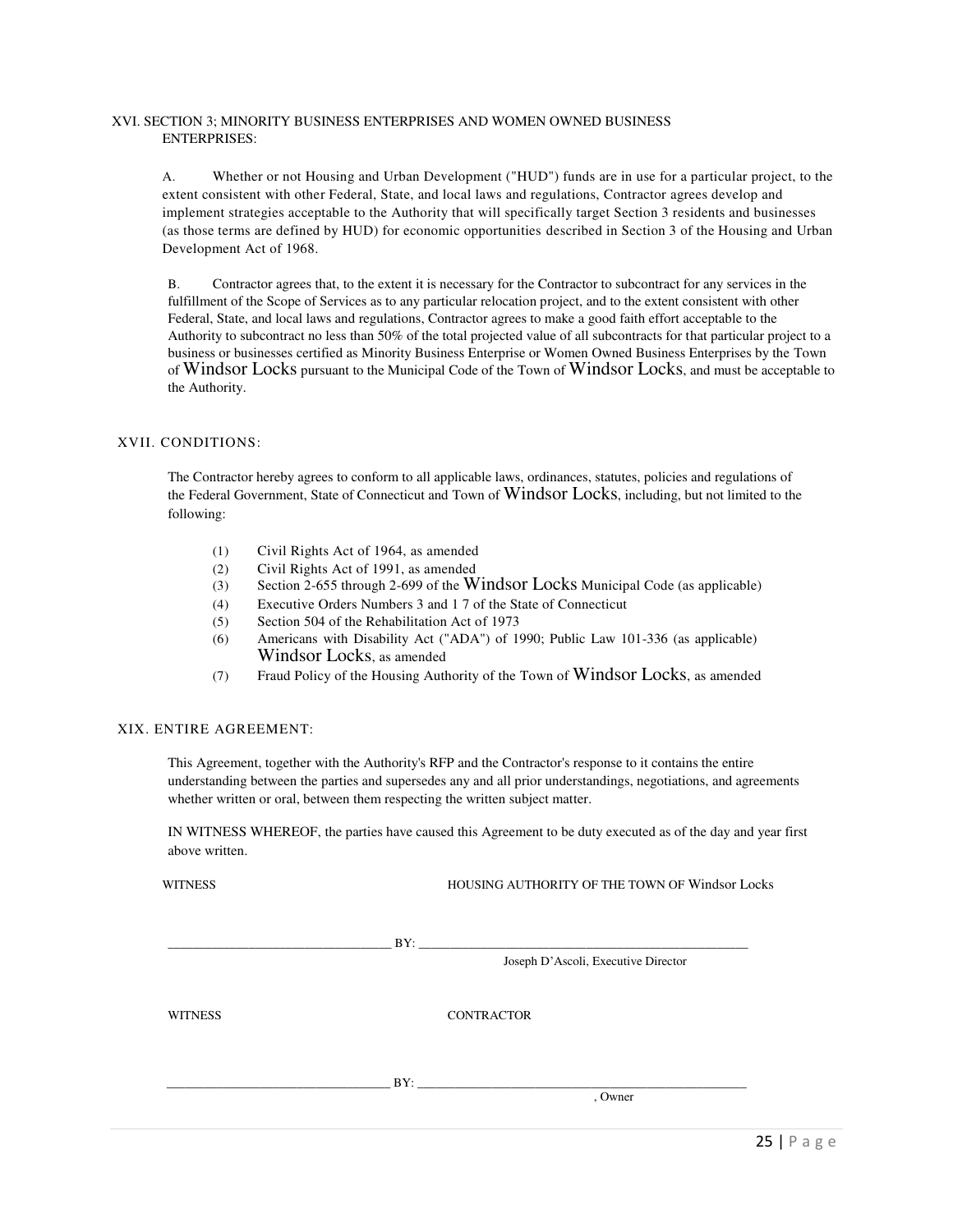# **ATTACHMENTS**

- **A**. Company Information
- **B.** Client References
- **C**. Fair Employment Practice Statement
- **D.** Contingent Fees Statement
- **E.** Non-Collusive Affidavit
- **F.** Certification for Contracts, Grants, Loan and Cooperative Agreement
- **G.** HUD form 5369-B, Instructions to Offerors Non-Construction

**H.** HUD form 5369-C, Certification and Representation of Offerors Non-Construction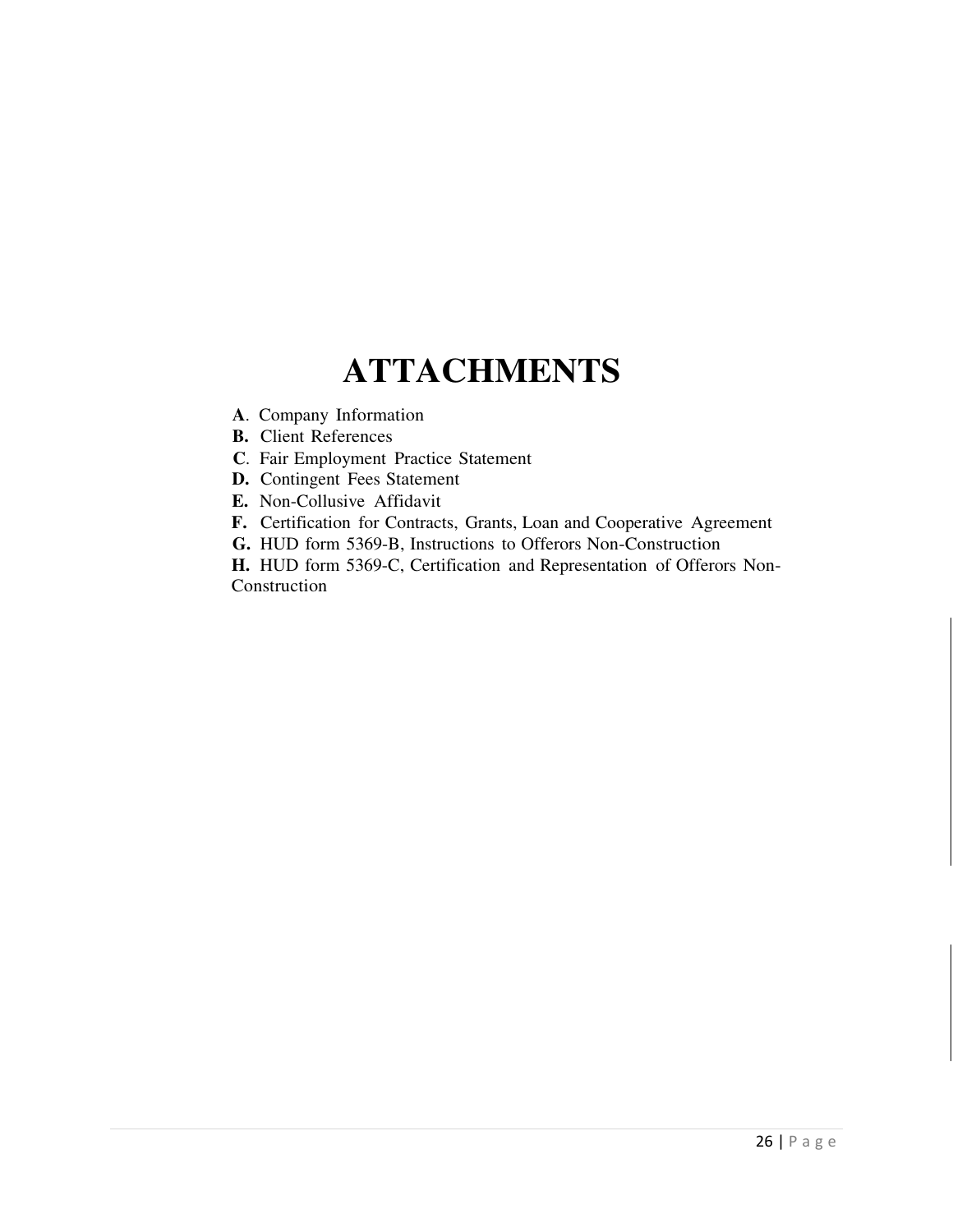## **ATTACHMENT A COMPANY INFORMATION**

| Name of Organization                                        |  |
|-------------------------------------------------------------|--|
| <b>Business Address</b>                                     |  |
|                                                             |  |
|                                                             |  |
|                                                             |  |
| Phone Number                                                |  |
| Name of Principal Owners<br>(Leave blank if publicly owned) |  |
| Number of Years in Business                                 |  |
| Location of office<br>which would service<br>the WLHA       |  |

Attach any additional information regarding your firm's background, which would be useful in assessing your proposal.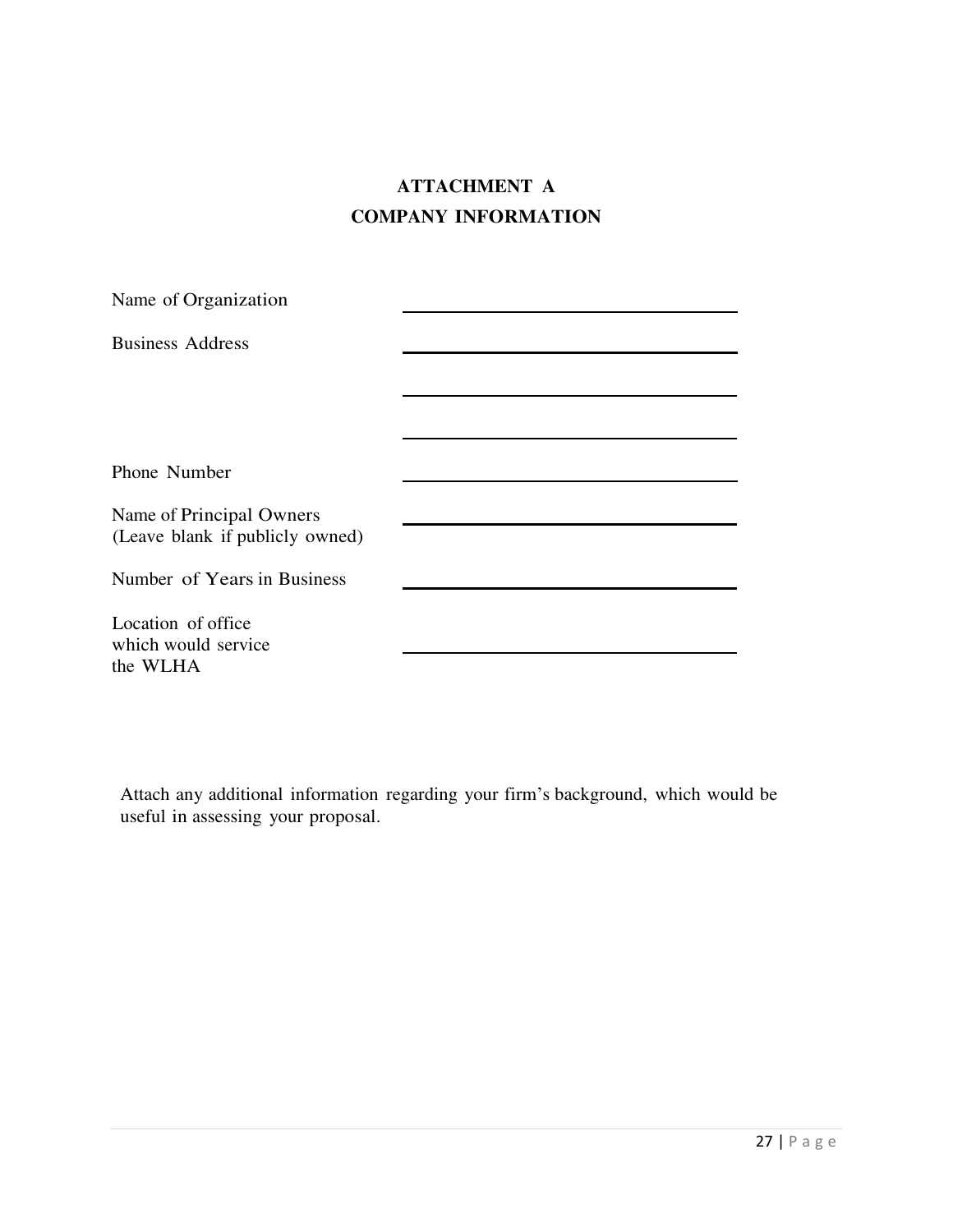## **ATTACHMENT B**

### **CLIENT REFERENCES**

## **PLEASE PROVIDE ON A SEPARATE SHEET OF PAPER LABELED ATTACHMENT B, FIVE (5) CLIENT REFERENCES. INFORMATION SHOULD INCLUDE:**

Customer Name

Address

Contact

Person Phone

Number

Email

Address

A brief description of the role the consultant played in the engagement(s) for this client and the current implementation status of such project(s).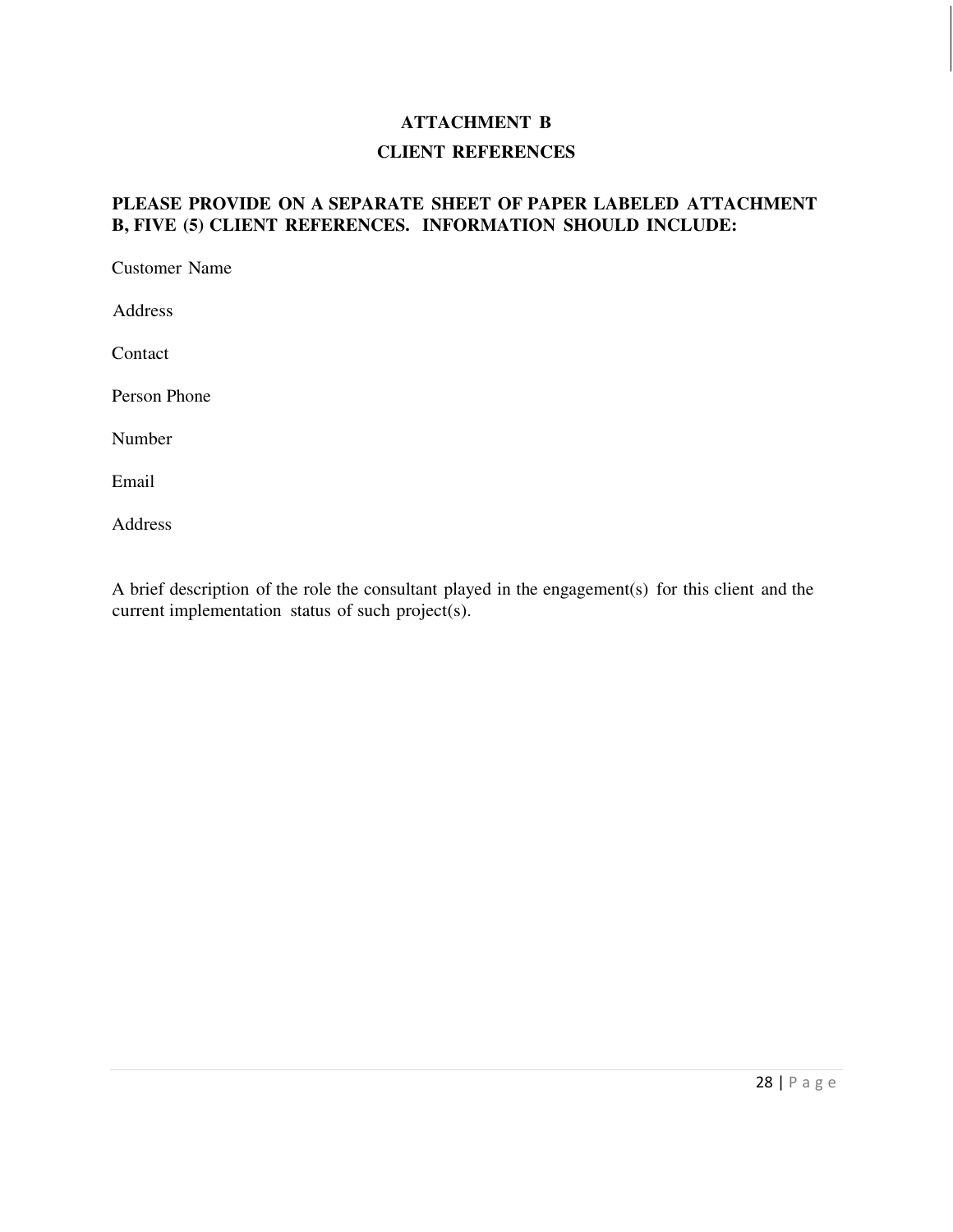## **ATTACHMENT C**

### **FAIR EMPLOYMENT PRACTICE STATEMENT AFFIDAVIT**

STATE OF

COUNTY OF \_

After being first duly sworn according to law, the undersigned (Affiant) states that he/she is

of (Contractor) and that by its employment policy, standards and practices the Contractor does not subscribe to any personnel policy which permits or allows for the promotion, demotion, employment, dismissal of, laying off of any individual due to his/her race, creed, color, national origin, age sex, or handicapping condition.

Any further Affiant

sayeth not. Signature

Type/Print Name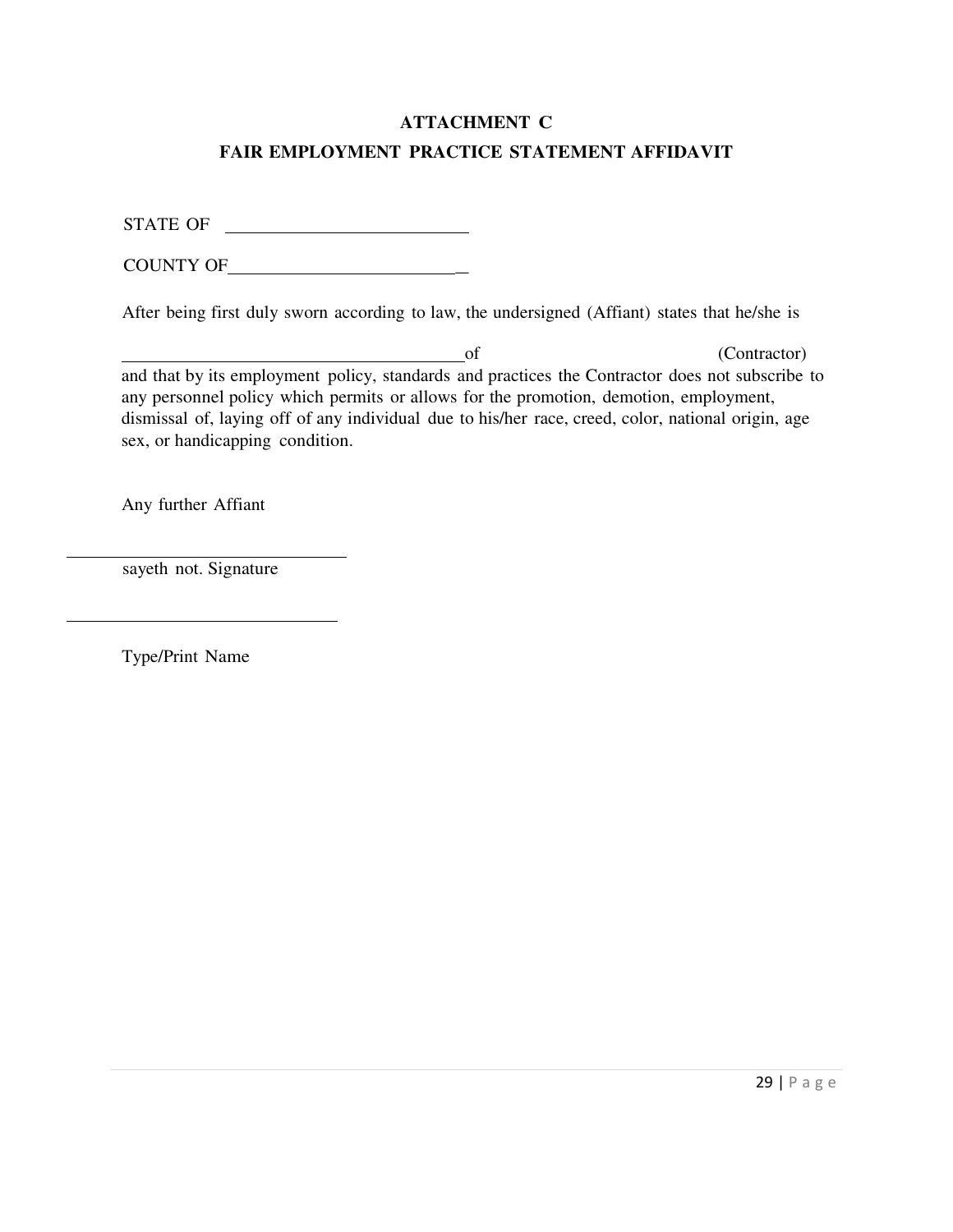## **ATTACHMENT D C O N T I N G E N T F E E S S T A T E M E N T**

STATE OF

| <b>COUNTY OF</b> |
|------------------|
|                  |

In accordance with the Windsor Locks Housing Authority's policy, it is a breach of ethical standards for a person to be retained, or to upon an agreement or understanding for a contingent commission, percentage, or brokerage fee, except for retention of bona fide employees or bona fide established commercial selling agencies for the purpose of securing business. After being first duly sworn according to law, the undersigned (affiant) states that he/she is the

example and the contract of the contract of the contract of the contract of the contract of the contract of the contract of the contract of the contract of the contract of the contract of the contract of the contract of th and that the Offeror has not retained anyone in violation of the foregoing.

And further Affiant sayeth not.

By: \_\_\_\_\_\_\_\_\_\_\_\_\_\_\_\_\_\_\_\_\_\_\_\_\_\_\_\_\_\_\_\_\_

Title:

Sworn to and subscribed before me on this  $\frac{1}{2}$  day of  $\frac{1}{20}$ , 20

 \_\_\_\_\_\_\_\_\_\_\_\_\_\_\_\_\_\_\_\_\_\_\_\_\_\_\_\_\_\_\_\_\_\_\_\_\_\_\_\_ Notary Public

My Commission Expires: \_\_\_\_\_\_\_\_\_\_\_\_\_\_\_\_\_\_\_\_\_\_\_\_\_\_\_\_\_\_\_\_\_\_\_\_\_\_\_\_\_\_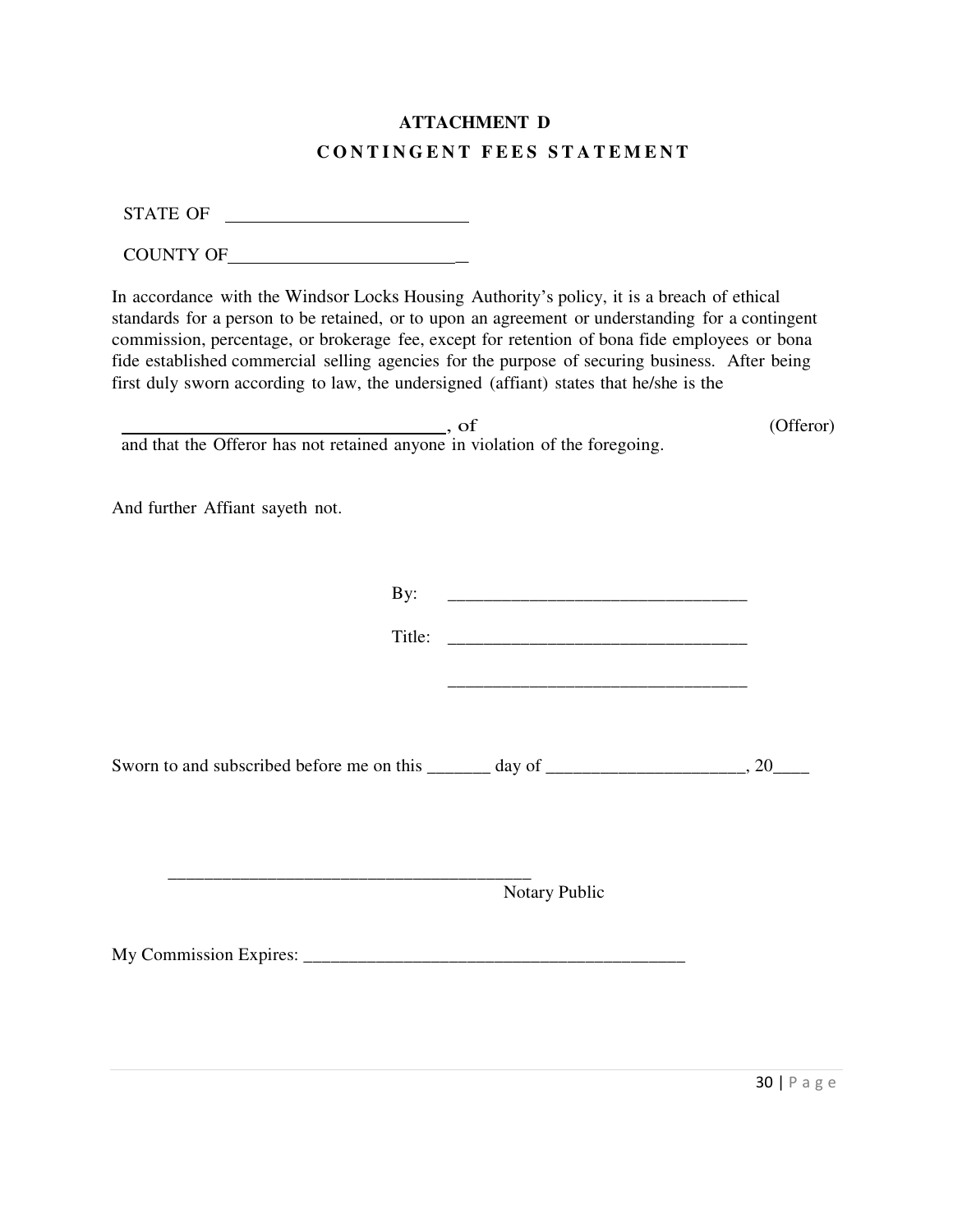## **ATTACHMENT E**

## FORM OF NON-COLLUSIVE AFFIDAVIT

| <b>STATE OF</b>                                                                                                                                                                                                                                                                                                                                                 |                                                                                                                                                                                                                                    |
|-----------------------------------------------------------------------------------------------------------------------------------------------------------------------------------------------------------------------------------------------------------------------------------------------------------------------------------------------------------------|------------------------------------------------------------------------------------------------------------------------------------------------------------------------------------------------------------------------------------|
|                                                                                                                                                                                                                                                                                                                                                                 |                                                                                                                                                                                                                                    |
|                                                                                                                                                                                                                                                                                                                                                                 | being first duly sworn, deposes and says that:                                                                                                                                                                                     |
| $(1)$ He/She is<br>Vendor that has submitted the attached Proposal:                                                                                                                                                                                                                                                                                             |                                                                                                                                                                                                                                    |
| circumstances respecting such Proposal.                                                                                                                                                                                                                                                                                                                         | (2) He/She is fully informed respecting the preparation and contents of the attached Proposal and of all pertinent                                                                                                                 |
| or agreed, directly or indirectly, with any bidder or person to put in a sham bid or to refrain from bidding and<br>said bid price, or that of any other bidder, or to secure any advantage against the Windsor Locks Housing<br>Authority or any person interested in the proposed contract; and that all statements in said proposal of bid are<br>true; and; | (3) Such Proposal is genuine and not collusive or sham; that said vendor has not colluded, conspired, connived<br>has not, in communications or conference, with any person, agreed to fix any overhead, profit or cost element of |
| collusion, conspiracy, connivance, or unlawful agreement on the part of the Professional or any of its agents,<br>representatives, owners, employees or parties in interest, including this affidavit.                                                                                                                                                          | (4) Any professional fees arrived at during negotiations must be fair and proper and are not to be tainted by any                                                                                                                  |
|                                                                                                                                                                                                                                                                                                                                                                 |                                                                                                                                                                                                                                    |
|                                                                                                                                                                                                                                                                                                                                                                 | Title <b>Theodore</b>                                                                                                                                                                                                              |
| Sworn to and subscribed before me on this day of ________________________________                                                                                                                                                                                                                                                                               |                                                                                                                                                                                                                                    |
| 20                                                                                                                                                                                                                                                                                                                                                              |                                                                                                                                                                                                                                    |
|                                                                                                                                                                                                                                                                                                                                                                 | Notary Public                                                                                                                                                                                                                      |
| My Commission Expires:                                                                                                                                                                                                                                                                                                                                          |                                                                                                                                                                                                                                    |
|                                                                                                                                                                                                                                                                                                                                                                 |                                                                                                                                                                                                                                    |